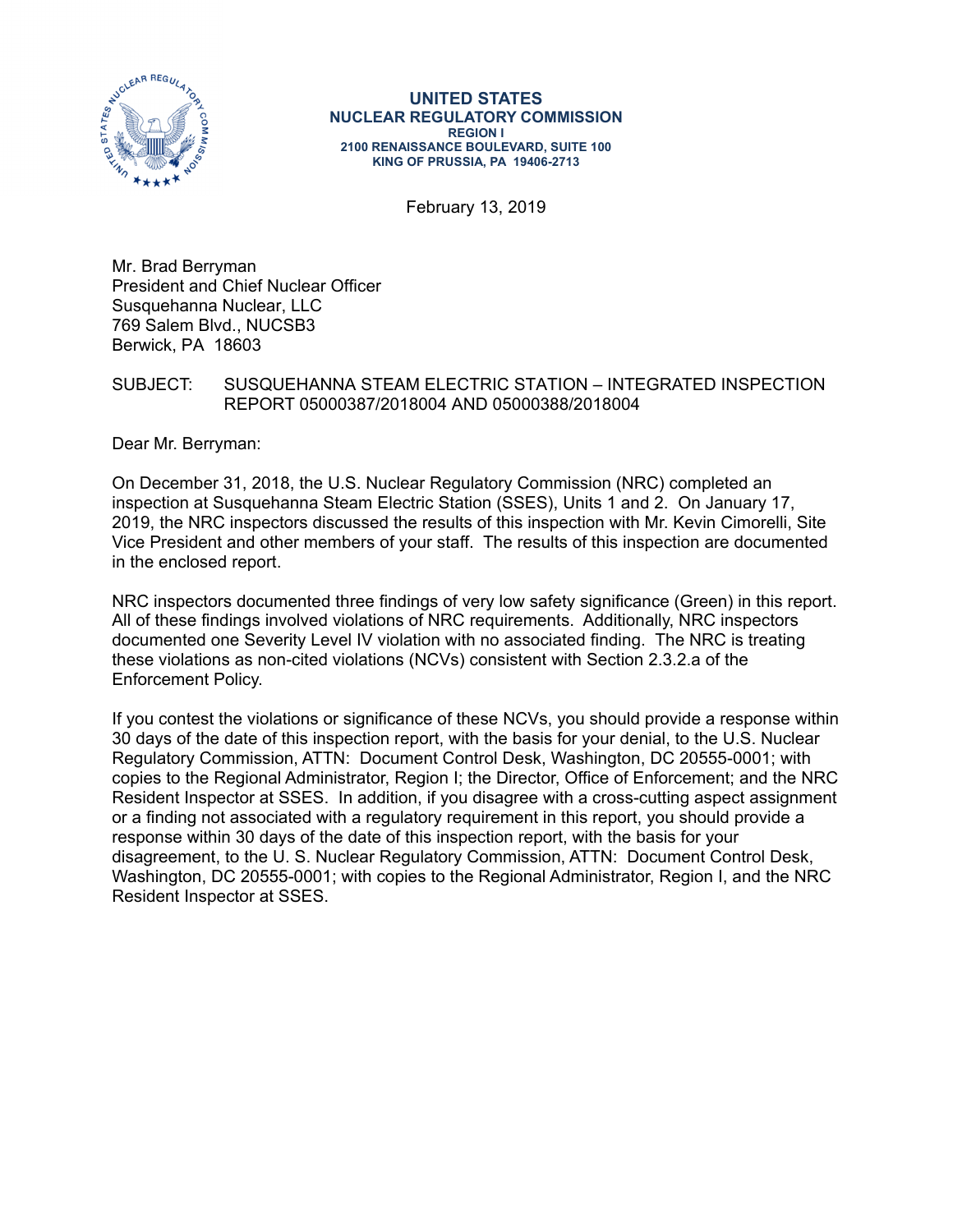This letter, its enclosure, and your response (if any) will be made available for public inspection and copying at http://www.nrc.gov/reading-rm/adams.html and the NRC Public Document Room in accordance with Title 10 of the *Code of Federal Regulations* (10 CFR), Part 2.390, "Public Inspections, Exemptions, Requests for Withholding."

Sincerely,

# */RA/*

Jonathan E. Greives, Chief Reactor Projects Branch 4 Division of Reactor Projects

Docket Numbers: 50-387 and 50-388 License Numbers: NPF-14 and NPF-22

Enclosure: Inspection Report 05000387/2018004 and 05000388/2018004

cc w/encl: Distribution via ListServ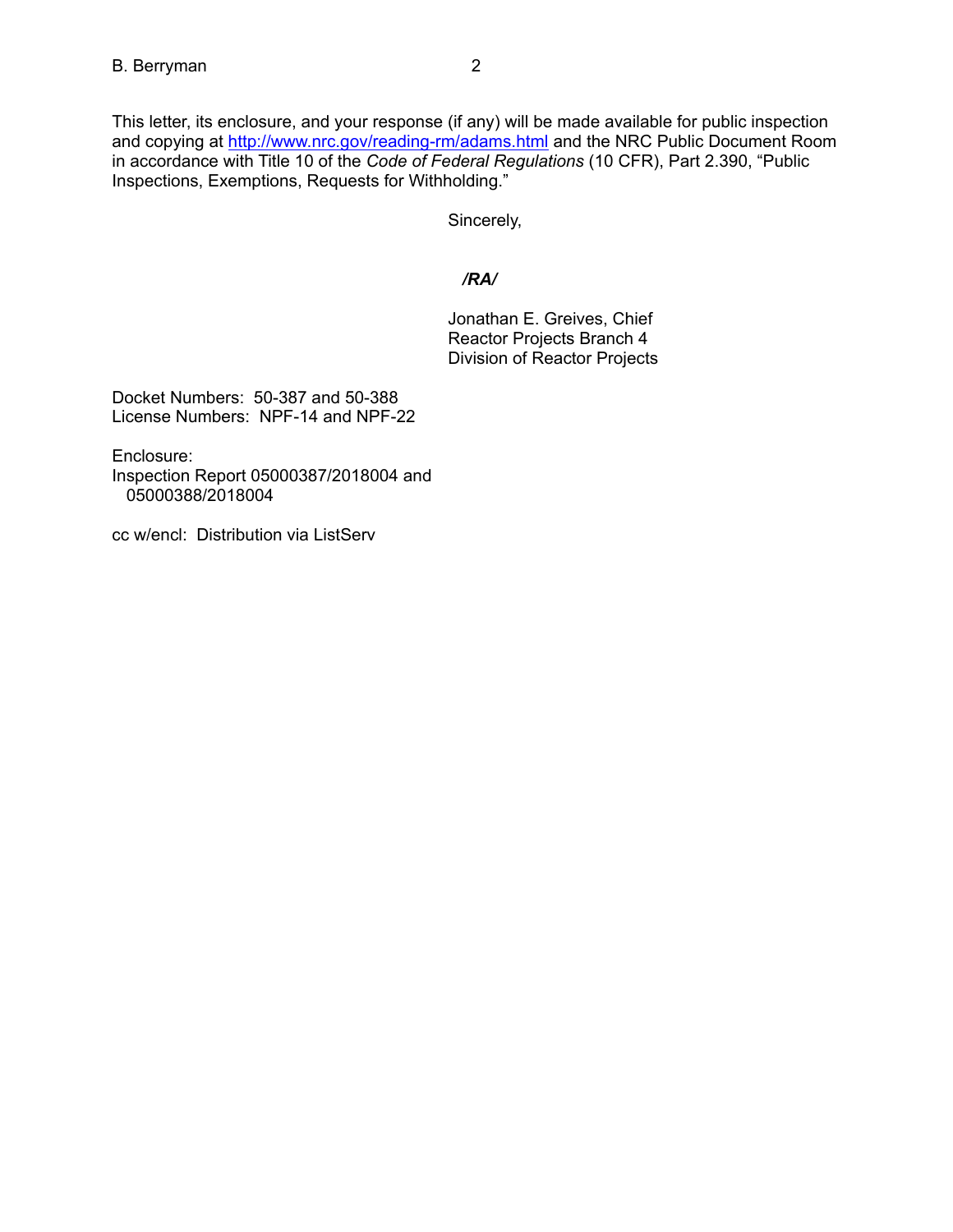SUBJECT: SUSQUEHANNA STEAM ELECTRIC STATION – INTEGRATED INSPECTION REPORT 05000387/2018004 AND 05000388/2018004 DATED FEBRUARY 13, 2019

| DISTRIBUTION: (via email)     |                      |
|-------------------------------|----------------------|
| DLew, RA                      | (R1ORAMAIL Resource) |
| RLorson, DRA                  | (R1ORAMAIL Resource) |
| <b>DCollins, DRP</b>          | (R1DRPMAIL Resource) |
| DPelton, DRP                  | (R1DRPMAIL Resource) |
| JYerokun, DRS                 | (R1DRSMAIL Resource) |
| <b>BWelling, DRS</b>          | (R1DRSMAIL Resource) |
| JGreives, DRP                 |                      |
| GCroon, DRP                   |                      |
| MRossi, DRP                   |                      |
| LMicewski, DRP, SRI           |                      |
| TDaun, DRP, RI                |                      |
| AGould, DRP, AA               |                      |
| MMcCoppin, RI OEDO            |                      |
| RidsNrrPMSusquehanna Resource |                      |
| RidsNrrDorlLpl1 Resource      |                      |
| <b>ROPreports Resource</b>    |                      |

DOCUMENT NAME: \\nrc.gov\nrc\R1\Office\DRP\BRANCH4\Inspection Reports\Susquehanna\2018\Q4\2018\_004final.docx ADAMS ACCESSION NUMBER: **ML19045A259**

| $\triangledown$<br><b>SUNSI Review</b> |                     | $\overline{\mathbf{v}}$<br>Non-Sensitive<br>Sensitive |                 | <b>Publicly Available</b><br>Non-Publicly Available |  |
|----------------------------------------|---------------------|-------------------------------------------------------|-----------------|-----------------------------------------------------|--|
| <b>I</b> OFFICE                        | RI/DRP              | RI/DRP                                                | RI/DRP          |                                                     |  |
| <b>NAME</b>                            | LMicewski via email | GCroon                                                | <b>JGreives</b> |                                                     |  |
| <b>DATE</b>                            | 2/13/19             | 2/13/19                                               | 2/13/19         |                                                     |  |

OFFICIAL RECORD COPY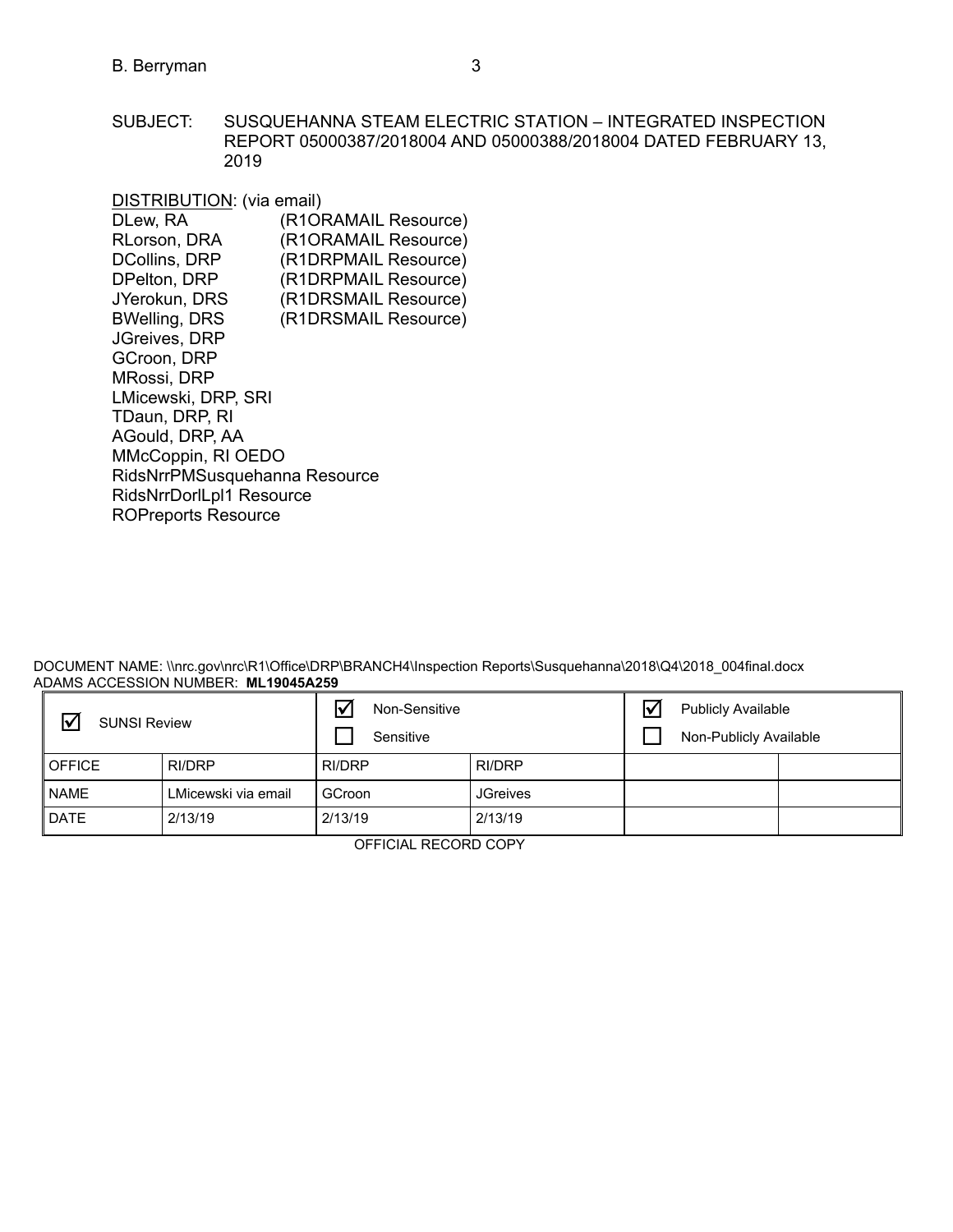# **U.S. NUCLEAR REGULATORY COMMISSION Inspection Report**

| Docket Numbers:                        | 50-387 and 50-388                                                                                                                                                                                                     |
|----------------------------------------|-----------------------------------------------------------------------------------------------------------------------------------------------------------------------------------------------------------------------|
| License Numbers:                       | NPF-14 and NPF-22                                                                                                                                                                                                     |
| <b>Report Numbers:</b>                 | 05000387/2018004 and 05000388/2018004                                                                                                                                                                                 |
| Enterprise Identifier: I-2018-004-0071 |                                                                                                                                                                                                                       |
| Licensee:                              | Susquehanna Nuclear, LLC (Susquehanna)                                                                                                                                                                                |
| Facility:                              | Susquehanna Steam Electric Station, Units 1 and 2                                                                                                                                                                     |
| Location:                              | Berwick, Pennsylvania                                                                                                                                                                                                 |
| <b>Inspection Dates:</b>               | October 1, 2018 to December 31, 2018                                                                                                                                                                                  |
| Inspectors:                            | L. Micewski, Senior Resident Inspector<br>T. Daun, Resident Inspector<br>J. DeBoer, Emergency Preparedness Inspector<br>J. Furia, Senior Health Physicist<br>P. Ott, Operations Engineer<br>M. Orr, Reactor Inspector |
| Approved By:                           | Jonathan E. Greives, Chief<br>Reactor Projects Branch 4<br>Division of Reactor Projects                                                                                                                               |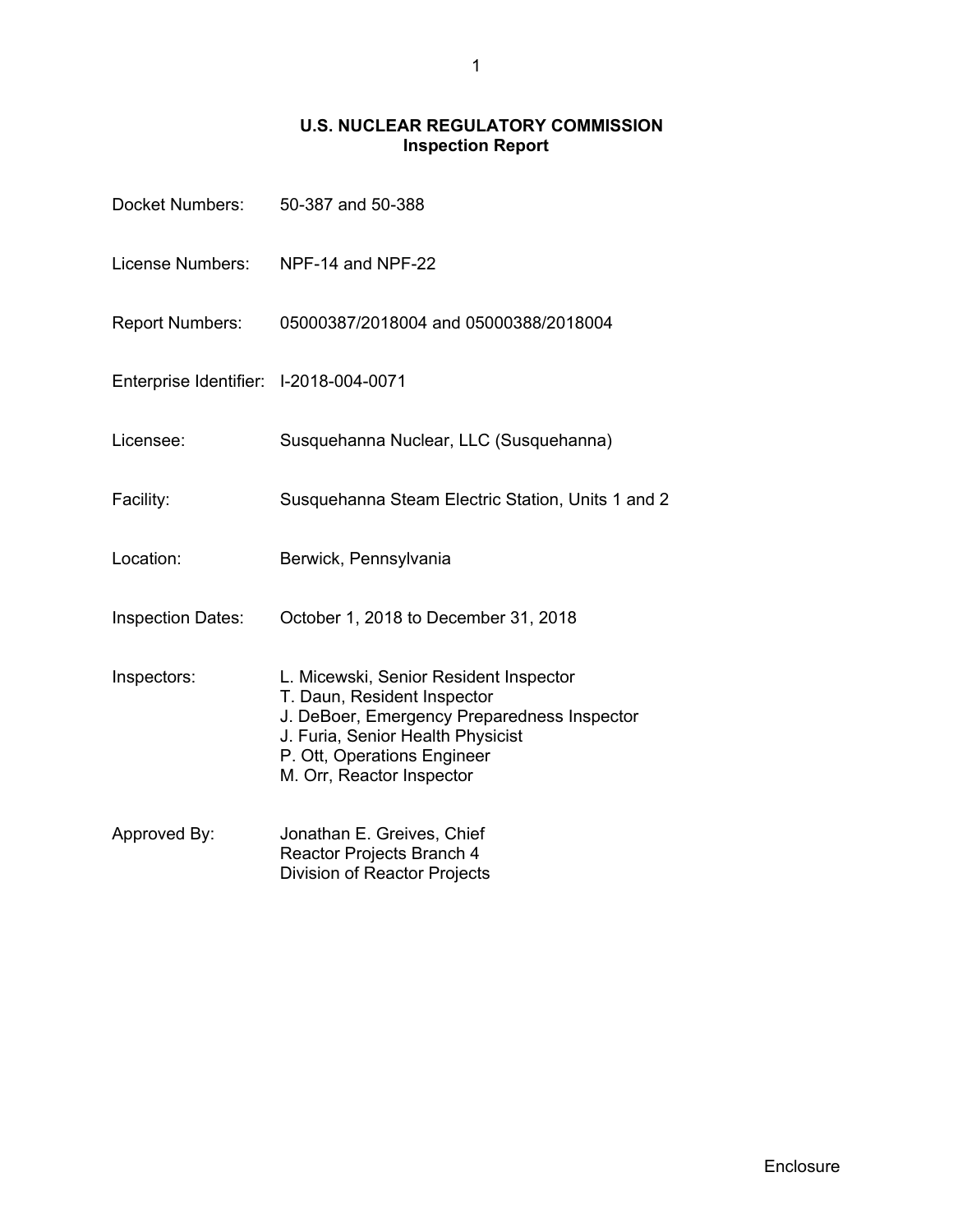# **SUMMARY**

The U.S. Nuclear Regulatory Commission (NRC) continued monitoring Susquehanna's performance at Susquehanna Steam Electric Station, Units 1 and 2 by conducting the baseline inspections described in this report in accordance with the Reactor Oversight Process. The Reactor Oversight Process is the NRC's program for overseeing the safe operation of commercial nuclear power reactors. Refer to

https://www.nrc.gov/reactors/operating/oversight.html for more information. NRC-identified and self-revealing findings, violations, and additional items are summarized in the table below.

# **List of Findings and Violations**

| Standby Liquid Control Pump Failed to Achieve Design Flow                                        |                                                                                               |               |                |
|--------------------------------------------------------------------------------------------------|-----------------------------------------------------------------------------------------------|---------------|----------------|
| Cornerstone                                                                                      | Significance                                                                                  | Cross-Cutting | Inspection     |
|                                                                                                  |                                                                                               | Aspect        | <b>Results</b> |
|                                                                                                  |                                                                                               |               | Section        |
| Mitigating                                                                                       | <b>GREEN Finding</b>                                                                          | H.2 - Field   | 71111.15       |
| Systems                                                                                          | NCV 05000387/2018-004-01                                                                      | Presence      |                |
|                                                                                                  | Closed                                                                                        |               |                |
|                                                                                                  |                                                                                               |               |                |
|                                                                                                  | A finding of very low safety significance (Green) and associated non-cited violation (NCV) of |               |                |
|                                                                                                  | Title 10 of the Code of Federal Regulations (10 CFR) Part 50, Appendix B, Criterion III,      |               |                |
| "Design Control," were self-revealed when the licensee failed to promptly identify and correct   |                                                                                               |               |                |
| a condition adverse to quality associated with insulation installed on the Unit 1 standby liquid |                                                                                               |               |                |
| control (SBLC) system piping which prevented a pressure relief valve from fully closing,         |                                                                                               |               |                |
| resulting in reduced system flow.                                                                |                                                                                               |               |                |

| Failure to Correct Design Control Inadequacy with LPCI/CS Pressure Indicating Switches          |                                                                                         |               |                |
|-------------------------------------------------------------------------------------------------|-----------------------------------------------------------------------------------------|---------------|----------------|
| Cornerstone                                                                                     | Significance                                                                            | Cross-Cutting | Inspection     |
|                                                                                                 |                                                                                         | Aspect        | <b>Results</b> |
|                                                                                                 |                                                                                         |               | Section        |
| Mitigating                                                                                      | <b>GREEN Finding</b>                                                                    | $H.13 -$      | 71153          |
| Systems                                                                                         | NCV 05000387;388/2018-004-02                                                            | Consistent    |                |
|                                                                                                 | Closed                                                                                  | Process       |                |
|                                                                                                 |                                                                                         |               |                |
|                                                                                                 | A finding of very low safety significance (Green), an associated NCV of 10 CFR Part 50, |               |                |
|                                                                                                 | Appendix B, Criterion XVI, "Corrective Action," and resultant violations of Technical   |               |                |
|                                                                                                 | Specification (TS) 3.3.5.1 and 3.5.1 were self-revealed when Susquehanna did not take   |               |                |
| adequate corrective action to establish measures to ensure the suitability of equipment that is |                                                                                         |               |                |
| essential to the safety-related functions of both unit's reactor steam dome low pressure        |                                                                                         |               |                |
|                                                                                                 | injection permissive for core spray (CS) and low pressure coolant injection (LPCI).     |               |                |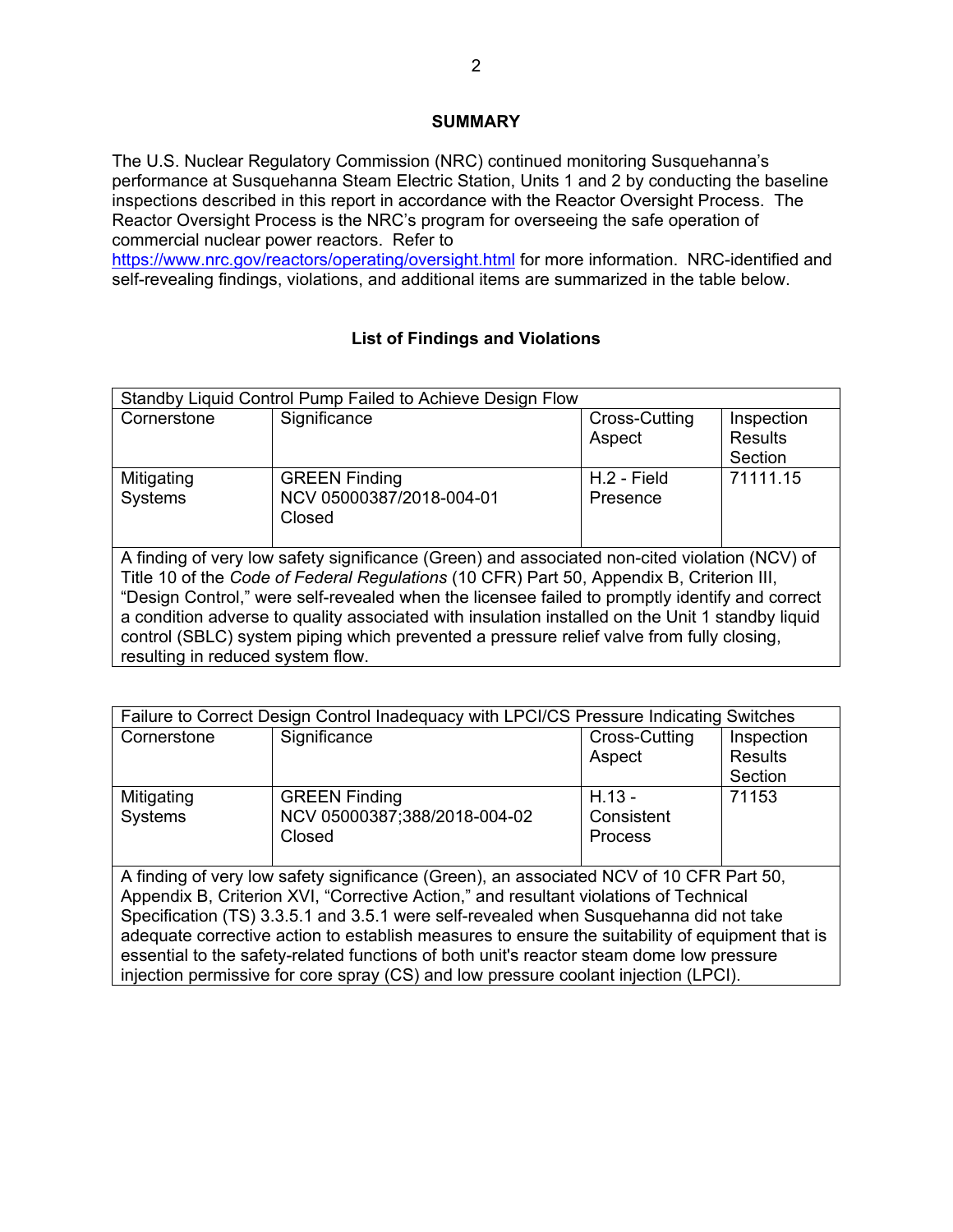Work Instructions Insufficient to Maintain Control Room Envelope In-Leakage Within **Specification** Cornerstone Significance Cornerstone Significance Aspect **Inspection Results Section** Barrier Integrity | Green NCV 05000387(388)/2018004-03 Closed None 71152 The inspectors documented a self-revealing Green NCV of 10 CFR Part 50, Appendix B, Criterion V, "Instructions, Procedures, and Drawings," for work instructions that were not sufficient to ensure the 'A' Control Room Emergency Outside Air Supply System (CREOASS) filter train door gaskets were replaced in a manner that would maintain control room envelope (CRE) in-leakage within specification. This also resulted in an associated violation of TS 3.7.3.

| Unit 1 'D' Outboard Main Steam Isolation Valve Exceeded Individual Valve Leakage Limit<br>Resulting in Condition Prohibited by Technical Specification                                                                                                                                    |                                                               |                |                |
|-------------------------------------------------------------------------------------------------------------------------------------------------------------------------------------------------------------------------------------------------------------------------------------------|---------------------------------------------------------------|----------------|----------------|
| Cornerstone                                                                                                                                                                                                                                                                               | Significance                                                  | Cross-Cutting  | Inspection     |
|                                                                                                                                                                                                                                                                                           |                                                               | Aspect         | <b>Results</b> |
|                                                                                                                                                                                                                                                                                           |                                                               |                | Section        |
| Not Applicable                                                                                                                                                                                                                                                                            | Severity Level IV<br>NCV 05000387/2018-004-05<br>Closed       | Not Applicable | 71153          |
| A Severity Level IV NCV of Unit 1 TS 3.6.1.3 was self-revealed when the outboard 'D' main<br>steam isolation valve (MSIV) exceeded the allowed leakage rate for an individual MSIV of =<br 100 standard cubic feet per hour (scfh). Specifically, during local leak rate testing in April |                                                               |                |                |
|                                                                                                                                                                                                                                                                                           | 2018, the outboard 'D' MSIV leakage was measured at 116 scfh. |                |                |

# **Additional Tracking Items**

| <b>Type</b> | Issue number                 | <b>Title</b>                                                                                                          | Inspection<br>Results<br>Section | <b>Status</b> |
|-------------|------------------------------|-----------------------------------------------------------------------------------------------------------------------|----------------------------------|---------------|
| <b>LER</b>  | 05000387;388/2016-016-<br>00 | <b>Bus Synchronizing Select</b><br>Hand Switch Failure Due to<br>Less than Adequate Life<br><b>Cycle Management</b>   | 71153                            | Closed        |
| <b>LER</b>  | 05000388;387/2017-001-<br>00 | <b>Secondary Containment</b><br>Declared Inoperable Due to<br>Airlock Doors Open Due to<br><b>Sticking Door Latch</b> | 71153                            | Closed        |
| <b>LER</b>  | 05000387;388/2017-004-<br>00 | <b>Secondary Containment</b><br>Declared Inoperable Due to<br>Failure of an Exhaust Fan<br><b>Breaker</b>             | 71153                            | Closed        |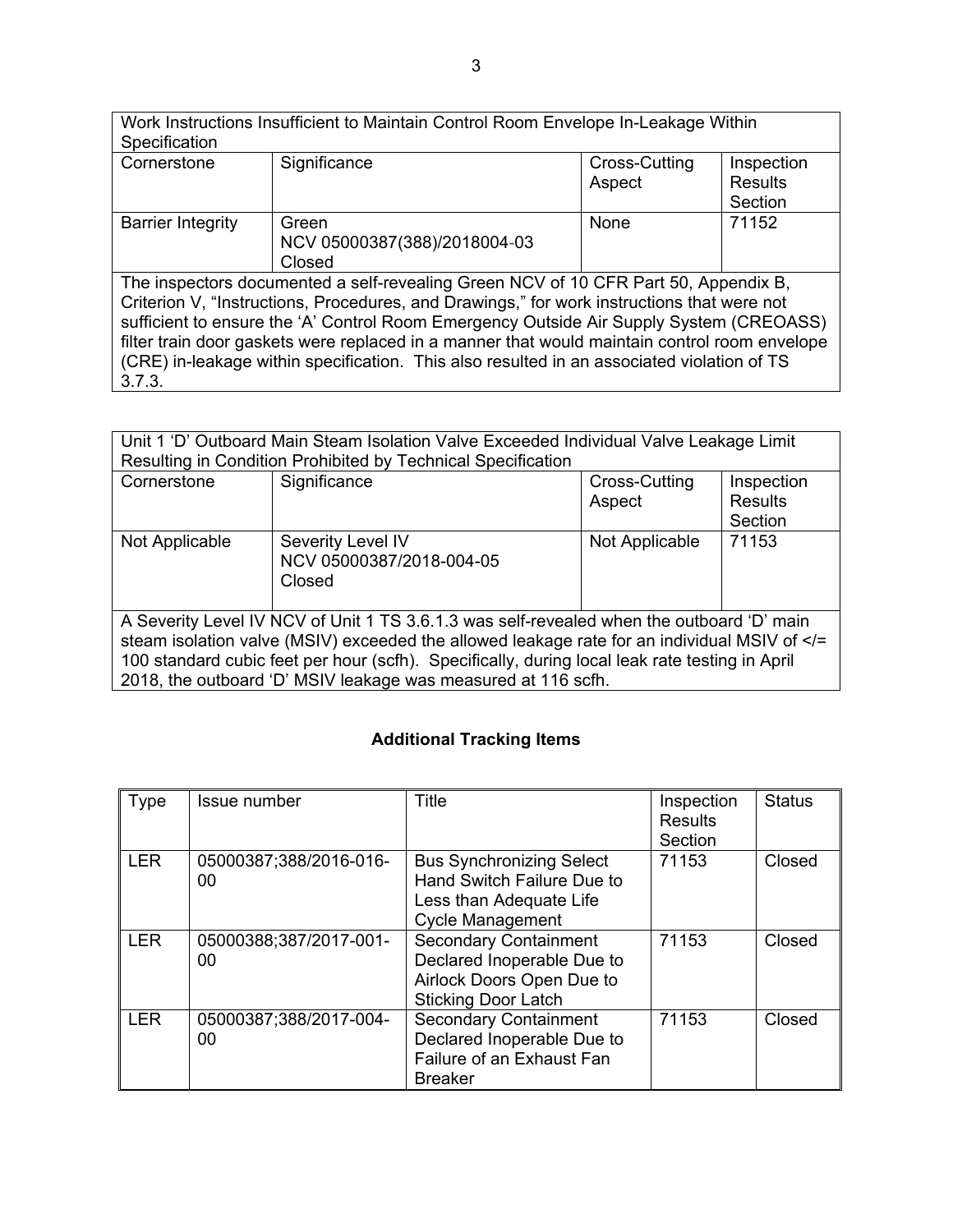| <b>LER</b> | 05000387;388/2017-006-<br>00<br>and<br>05000387;388/2017-006-<br>01 | Control Room Envelope In-<br>leakage Exceeded the<br><b>Technical Specification Limit</b>                             | 71153 | Closed |
|------------|---------------------------------------------------------------------|-----------------------------------------------------------------------------------------------------------------------|-------|--------|
| <b>LER</b> | 05000387;388/2017-007-<br>00<br>and<br>05000387;388/2017-007-<br>01 | <b>Secondary Containment</b><br>Declared Inoperable Due to<br>the Opening of a Plenum                                 | 71153 | Closed |
| <b>LER</b> | 05000388;387/2017-007-<br>00                                        | <b>Secondary Containment</b><br>Declared Inoperable Due to<br>Supply Air Flow                                         | 71153 | Closed |
| <b>LER</b> | 05000387/2017-008-00                                                | Core Spray Inoperable Due to<br>Not Meeting Seismic<br>Requirements as a Result of<br>a Human Performance Error       | 71153 | Closed |
| <b>LER</b> | 05000388;387/2018-001-<br>00                                        | Loss of Secondary<br><b>Containment Differential</b><br>Pressure During Entry into<br>Unit 2 Zone 3 Exhaust<br>Plenum | 71153 | Closed |
| <b>LER</b> | 05000388/2017-010-00<br>and<br>05000387;388/2018-005-<br>00         | <b>Condition Prohibited by</b><br><b>Technical Specifications Due</b><br>to Drift of Reactor Pressure<br>Switches     | 71153 | Closed |
| <b>LER</b> | 05000387;388/2018-002-<br>00                                        | Loss of Secondary<br><b>Containment Differential</b><br><b>Pressure Following</b><br><b>Surveillance Testing</b>      | 71153 | Closed |
| <b>LER</b> | 05000387/2018-003-00<br>and<br>05000387/2018-003-01                 | Main Steam Isolation Valve<br>Leakage Due to Pilot Poppet<br>and Pilot Poppet<br>Seat/Wear/Degradation                | 71153 | Closed |
| <b>LER</b> | 05000387/2018-004-00                                                | <b>Condition Prohibited by</b><br><b>Technical Specifications</b><br><b>Resulting from Locked</b><br>Snubber          | 71153 | Closed |
| <b>LER</b> | 05000387/2018-006-00<br>and<br>05000387/2018-006-01                 | <b>Standby Liquid Control Valve</b><br><b>Failed Surveillance Test</b>                                                | 71153 | Closed |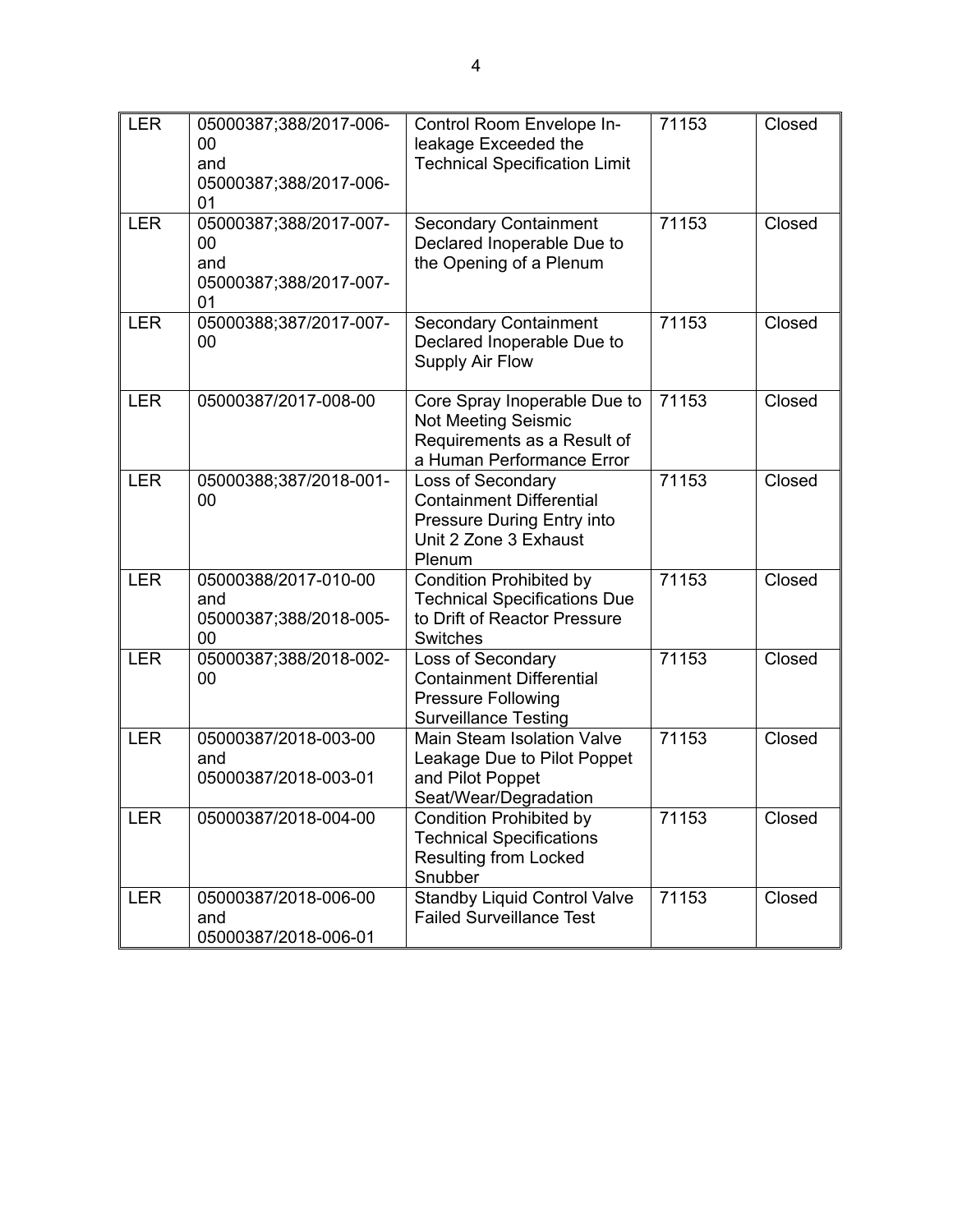# **TABLE OF CONTENTS**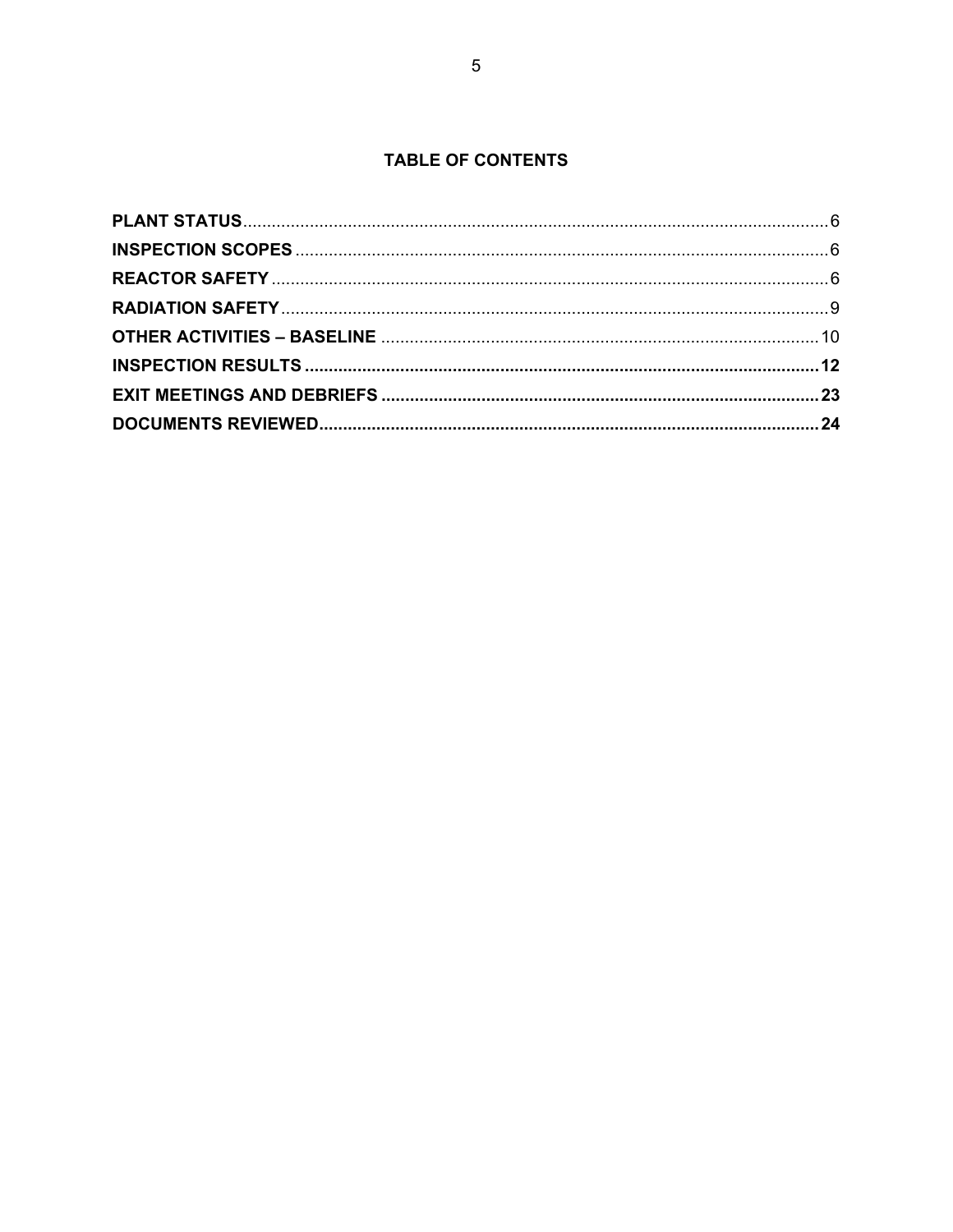## **PLANT STATUS**

Unit 1 began the inspection period at 100 percent power. On October 12, 2018, operators reduced power to approximately 69 percent to perform a rod sequence exchange. Full power was achieved again on October 13, 2018. Unit 1 remained at or near 100 percent power for the remainder of the inspection period.

Unit 2 began the inspection period at 100 percent power. On November 30, 2018, operators lowered power to 80 percent for main condenser waterbox cleaning and rod pattern adjustment. Full power was achieved again on December 3, 2018. On December 7, 2018, operators lowered power to 69 percent to perform a rod sequence exchange. Full power was achieved again on December 8, 2018. On December 14, 2018, operators lowered power to 72 percent to perform a rod pattern adjustment. Full power was achieved again on December 15, 2018. On December 28, 2018, operators lowered power to 72 percent to perform a rod sequence exchange. Full power was achieved again on December 29, 2018 and remained at or near 100 percent power for the remainder of the inspection period.

### **INSPECTION SCOPES**

Inspections were conducted using the appropriate portions of the inspection procedures (IPs) in effect at the beginning of the inspection unless otherwise noted. Currently approved IPs with their attached revision histories are located on the public website at http://www.nrc.gov/readingrm/doc-collections/insp-manual/inspection-procedure/index.html. Samples were declared complete when the IP requirements most appropriate to the inspection activity were met consistent with Inspection Manual Chapter (IMC) 2515, "Light-Water Reactor Inspection Program - Operations Phase." The inspectors performed plant status activities described in IMC 2515, Appendix D, "Plant Status," and conducted routine reviews using IP 71152, "Problem Identification and Resolution." The inspectors reviewed selected procedures and records, observed activities, and interviewed personnel to assess Susquehanna's performance and compliance with Commission rules and regulations, license conditions, site procedures, and standards.

### **REACTOR SAFETY**

### 71111.01 - Adverse Weather Protection

Seasonal Extreme Weather (1 Sample)

The inspectors evaluated readiness for seasonal extreme weather conditions prior to the seasonal cold temperatures.

#### 71111.04 - Equipment Alignment

Partial Walkdown (2 Samples)

The inspectors evaluated system configurations during partial walkdowns of the following systems/trains:

(1) Unit 2, high pressure coolant injection (HPCI) during reactor core isolation cooling (RCIC) maintenance during week of October 22, 2018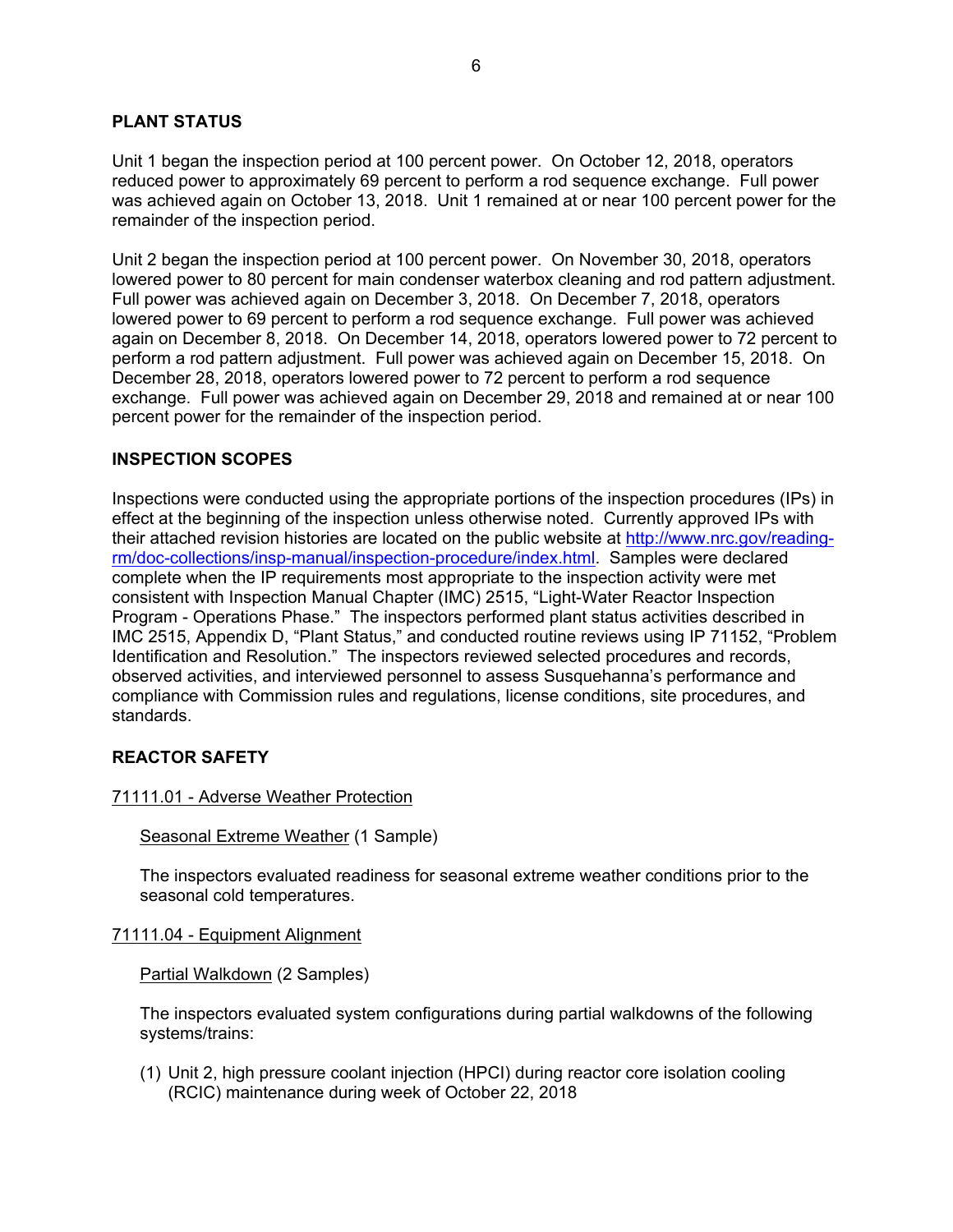(2) Unit 2, division 1 residual heat removal (RHR) during division 2 maintenance on November 7, 2018

#### 71111.05A/Q - Fire Protection Annual/Quarterly

Quarterly Inspection (5 Samples)

The inspectors evaluated fire protection program implementation in the following selected areas:

- (1) Unit 1, valve access area (fire zone 1-5B) on October 24, 2018
- (2) Unit 1, control structure elevation 771' (fire zones 0-28B-II, 0-28K, 0-28L, 0-28I) on November 5, 2018
- (3) Unit 2, equipment access area (fire zones 2-3B-N/W, 2-3C-N/W) on November 5, 2018
- (4) Unit 2, reactor building elevation 749' (fire zones 2-5A-N/W) on November 5, 2018
- (5) Unit 2, control structure elevation 771' (fire zones 0-28A, 0-28D, 0-28E, 0-28G) on November 6, 2018

#### 71111.06 - Flood Protection Measures

Internal Flooding (1 Sample)

The inspectors evaluated internal flooding mitigation protections in Unit Common, engineered safeguards service water pump house on December 18, 2018.

#### 71111.11 - Licensed Operator Requalification Program and Licensed Operator Performance

Operator Requalification (1 Sample)

The inspectors observed licensed operator simulator training during annual operator requalification exams on October 10, 2018.

#### Operator Requalification Exam Results (Annual) (1 Sample)

The inspectors reviewed and evaluated requalification examination results on November 9, 2018.

Operator Performance (1 Sample)

The inspectors observed operator response to a spent fuel pool system leak at Unit 1 on December 17, 2018.

### 71111.12 - Maintenance Effectiveness

Routine Maintenance Effectiveness (1 Sample)

The inspectors evaluated the effectiveness of routine maintenance activities associated with the following equipment and/or safety significant functions:

(1) Unit 1, reactor building chiller 1K206B failed to pick up load on December 28, 2018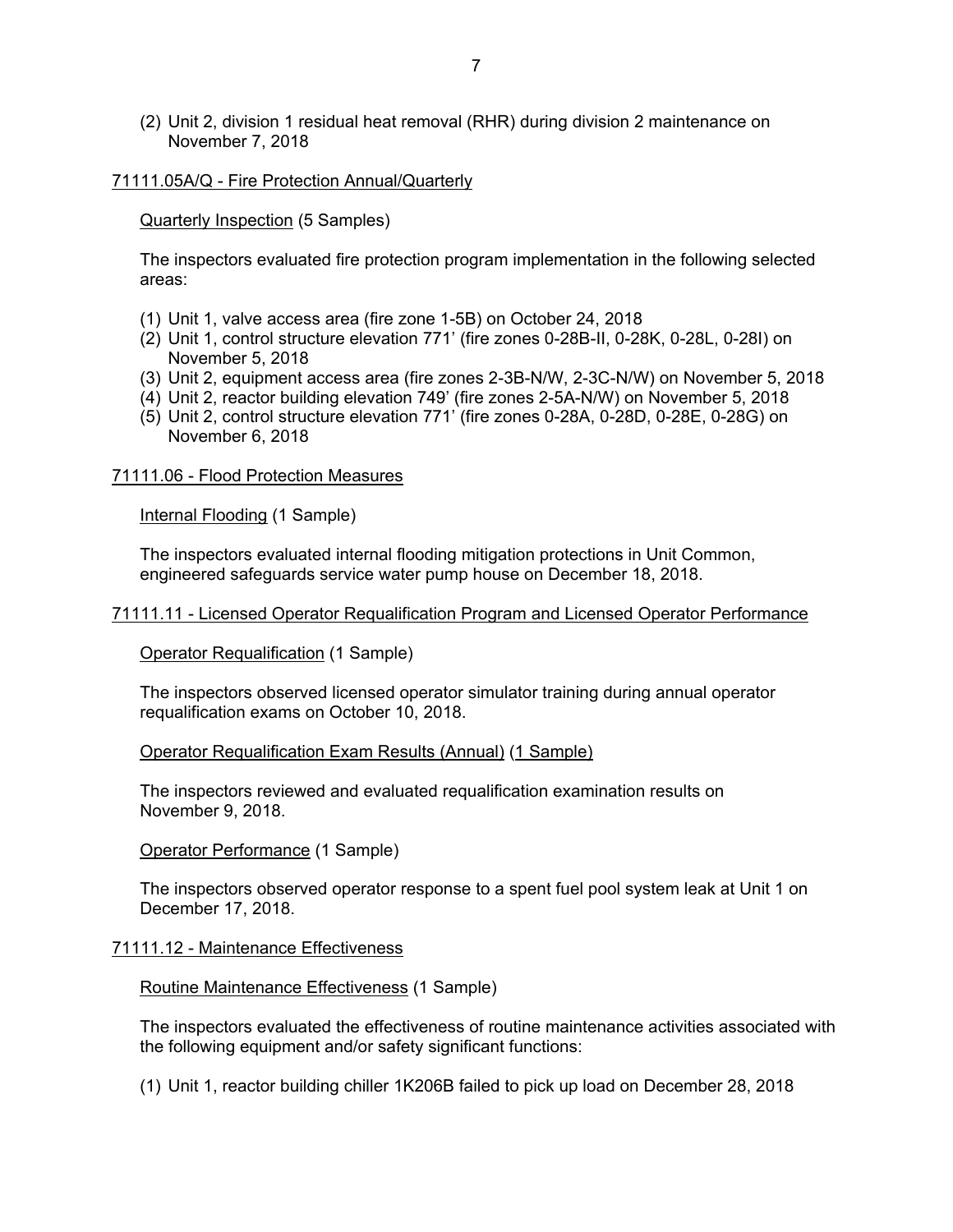Quality Control (1 Sample)

The inspectors evaluated maintenance and quality control activities associated with the following equipment performance issues:

(1) Commercial-Grade Dedication for Tri-onic time delay fuses for use in safety-related breakers, on December 17, 2018

### 71111.13 - Maintenance Risk Assessments and Emergent Work Control (3 Samples)

The inspectors evaluated the risk assessments for the following planned and emergent work activities:

- (1) Unit Common, yellow risk during division 2 emergency diesel generator (EDG) exhaust plenum work on October 4, 2018
- (2) Unit 1 and 2, fire risk management during Unit 2 'B' RHR system outage window on November 5, 2018
- (3) Unit 1, emergent work control and risk management during failure of division 2 LPCI swing bus automatic transfer switch (ATS) on December 7, 2018

### 71111.15 - Operability Determinations and Functionality Assessments (3 Samples)

The inspectors evaluated the following operability determinations and functionality assessments:

- (1) Unit Common, diesel fuel oil analysis on October 31, 2018
- (2) Unit 1, division 2 LPCI swing Bus ATS on December 7, 2018
- (3) Unit 1, 'A' SBLC pressure sensing valve failed to close on December 21, 2018

### 71111.18 - Plant Modifications (4 Samples)

The inspectors evaluated the following temporary or permanent modifications:

- (1) Unit 2, open phase detection and protection on October 24, 2018
- (2) Unit Common, concrete repairs on EDG exhaust plenum missile barriers on November 6, 2018
- (3) Unit 1, motor replacement on RHR motor operated valve on December 7, 2018
- (4) Unit Common, removal of Loop 'B' ESW guard pipe drain valve on December 27, 2018

### 71111.19 - Post Maintenance Testing (3 Samples)

The inspectors evaluated post maintenance testing for the following maintenance/repair activities:

- (1) Unit 2, RCIC following system outage window on October 25, 2018
- (2) Unit Common, 'B' ESW pump following motor maintenance on November 14, 2018
- (3) Unit 1, division 2 LPCI swing Bus ATS following motor replacement on December 7, 2018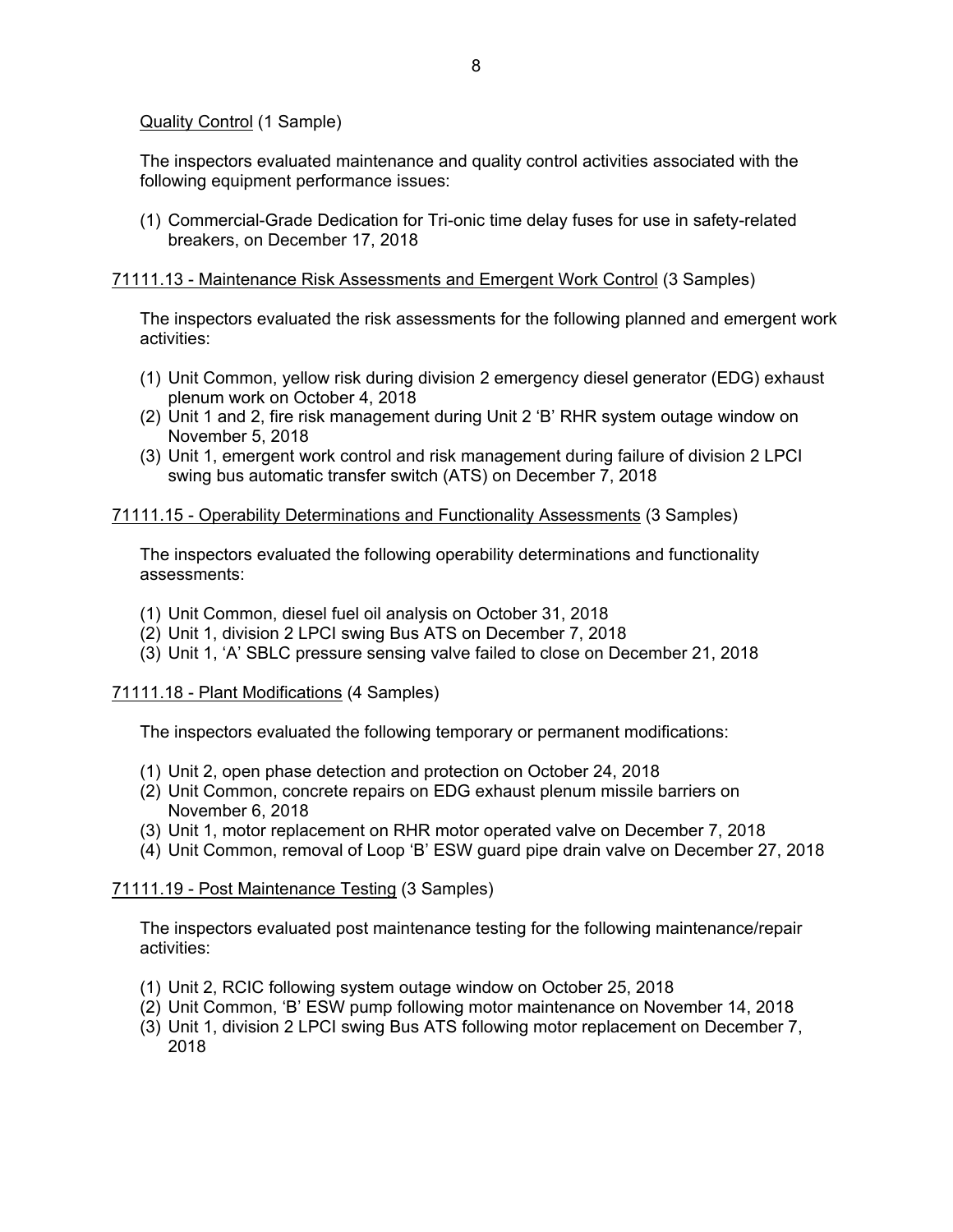### 71111.22 - Surveillance Testing

The inspectors evaluated the following surveillance tests:

Routine (2 Samples)

- (1) Unit 1, drywell fan loss of coolant accident test on December 17, 2018
- (2) Unit Common, 'C' DG monthly surveillance on December 26, 2018

### 71114.04 - Emergency Action Level and Emergency Plan Changes (1 Sample)

The inspectors verified that the changes made to the emergency plan were done in accordance with 10 CFR 50.54(q)(3), and any change made to the Emergency Action Levels, Emergency Plan, and its lower-tier implementing procedures, had not resulted in any reduction in effectiveness of the Plan. This evaluation does not constitute NRC approval.

### **RADIATION SAFETY**

71124.01 - Radiological Hazard Assessment and Exposure Controls

High Radiation Area and Very High Radiation Area Controls (1 Sample)

The inspectors reviewed the procedures and controls for high radiation areas, very high radiation areas, and radiological transient areas in the plant.

### Radiation Worker Performance and Radiation Protection Technician Proficiency (1 Sample)

The inspectors evaluated radiation worker performance with respect to radiation protection work requirements. The inspectors evaluated radiation protection technicians in performance of radiation surveys and in providing radiological job coverage.

### 71124.05 - Radiation Monitoring Instrumentation

Walkdowns and Observations (1 Sample)

The inspectors conducted walkdowns of plant area radiation monitors and continuous air monitors. The inspectors assessed material condition of these instruments and that the monitor configurations aligned with the Updated Final Safety Analysis Report.

### Calibration and Testing Program (1 Sample)

The inspectors reviewed current detector and electronic channel calibration, functional testing results alarm setpoints, and the use of scaling factors. The inspectors reviewed the calibration standards used for portable instrument calibrations and response checks to verify that instruments were calibrated by a facility that used National Institute of Science and Technology traceable sources.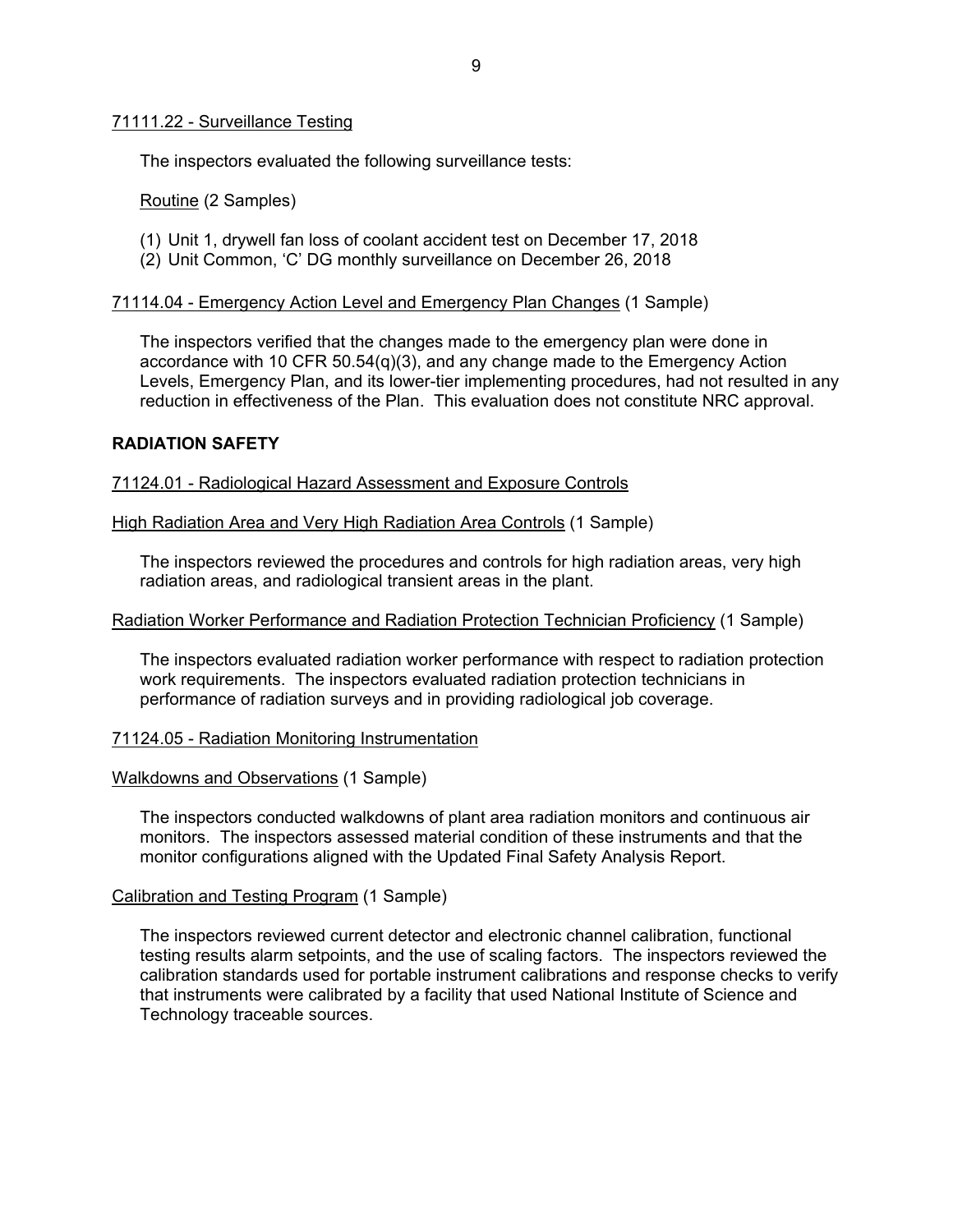## **OTHER ACTIVITIES – BASELINE**

#### 71151 - Performance Indicator Verification

The inspectors verified Susquehanna's performance indicator submittals listed below: (6 Samples)

- (1) Unit 1 and Unit 2, MSPI Residual Heat Removal Systems (RHR) (October 1, 2017 through September 30, 2018)
- (2) Unit 1 and Unit 2, MSPI Cooling Water Systems (RHRSW/ESW) (October 1, 2017 through September 30, 2018)
- (3) Occupational Exposure Control Effectiveness (October 1, 2017 through September 30, 2018)
- (4) Radiological Effluent TS/ODCM Radiological Effluent Occurrences (October 1, 2017 through September 30, 2018)

#### 71152 - Problem Identification and Resolution

Semiannual Trend Review (1 Sample)

The inspectors reviewed Susquehanna's corrective action program (CAP) for trends that might be indicative of a more significant safety issue.

Annual Follow-up of Selected Issues (2 Samples)

The inspectors reviewed Susquehanna's implementation of its CAP related to the following issues:

- (1) Condition Report CR-2016-24687, 'A' Recirc Pump Tripped and CR-2017-16089 Unexpected Trip of the Unit 1 'A' Recirc Pump
- (2) Condition Reports CR-2017-17458 and CR-2017-17463, Control Room Envelope Ventilation In-Leakage

#### 71153 - Follow-up of Events and Notices of Enforcement Discretion

Licensee Event Reports (18 Samples)

The inspectors evaluated the following licensee event reports (LERs):

- (1) LER *05000387;388/2016-016-00, Bus Synchronizing Select Hand Switch Failure Due to Less than Adequate Life Cycle Management* (ADAMS Accession No. ML17012A334). The inspectors determined that it was not reasonable to foresee or correct the cause discussed in the LER, and therefore no performance deficiency was identified. The inspectors also concluded that no violation of NRC requirements occurred.
- (2) LER *05000388;387/2017-001-00, Secondary Containment Declared Inoperable Due to Airlock Doors Open Due to Sticking Door Latch* (ADAMS Accession No. ML17125A030). The inspectors determined that it was not reasonable to foresee or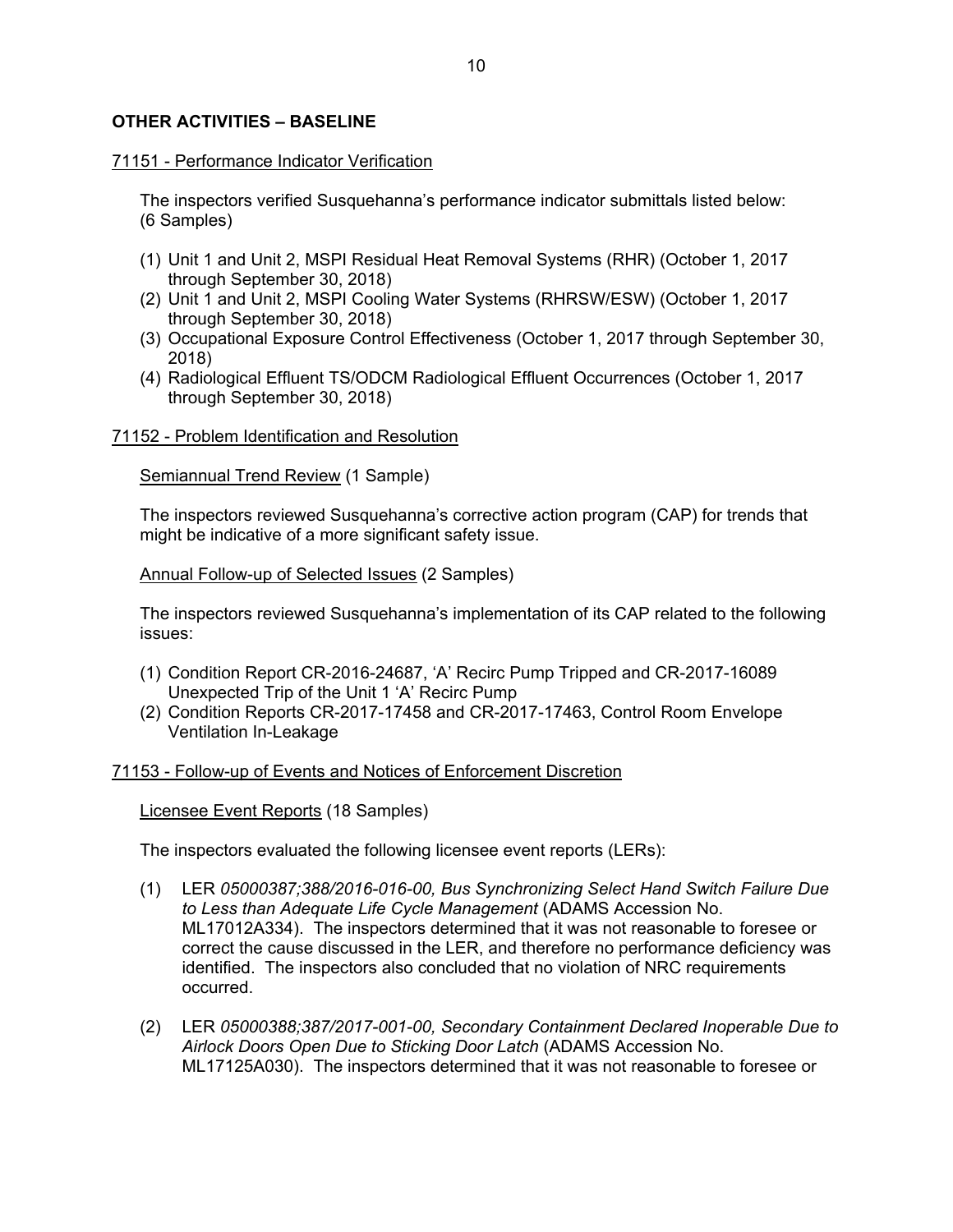correct the cause discussed in the LER therefore no performance deficiency was identified. The inspectors also concluded that no violation of NRC requirements occurred.

- (3) LER *05000387;388/2017-004-00, Secondary Containment Declared Inoperable Due to Failure of an Exhaust Fan Breaker* (ADAMS Accession No. ML17216A286). The inspectors determined that it was not reasonable to foresee or correct the cause discussed in the LER therefore no performance deficiency was identified. The inspectors also concluded that no violation of NRC requirements occurred.
- (4) LER *05000387;388/2017-006-00 and LER 05000387;388/2017-006-01, Control Room Envelope In-leakage Exceeded the Technical Specification Limit* (ADAMS Accession Nos. ML17338A443 and ML18046A903). The enforcement aspects of this LER are dispositioned in the inspection results section of this report.
- (5) LER *05000387;388/2017-007-00 and* LER 05000387;388/2017-007-01*, Secondary Containment Declared Inoperable due to the opening of a plenum* (ADAMS Accession No. ML18025B210). The inspectors determined that it was not reasonable to foresee or correct the cause discussed in the LER therefore no performance deficiency was identified. The inspectors also concluded that no violation of NRC requirements occurred.
- (6) LER *05000388;387/2017-007-00, Secondary Containment Declared Inoperable Due to Supply Air Flow* (ADAMS Accession No. ML17282A019). The inspectors determined that it was not reasonable to foresee or correct the cause discussed in the LER therefore no performance deficiency was identified. The inspectors also concluded that no violation of NRC requirements occurred.
- (7) LER *05000387/2017-008-00, Core Spray Inoperable due to not meeting Seismic requirements as a result of a Human Performance Error* (ADAMS Accession No. ML18092B513). The traditional enforcement aspects of this LER are dispositioned in the inspection results section of this report. The Reactor Oversight Process enforcement aspects of this LER were dispositioned in the inspection results section of NRC Integrated Inspection Report 05000387;388/2018001 (ADAMS Accession No. ML18121A308).
- (8) LER *05000388;387/2018-001-00, Loss of Secondary Containment Differential Pressure During Entry into Unit 2 Zone 3 Exhaust Plenum* (ADAMS Accession No. ML18101A269). The inspectors determined that it was not reasonable to foresee or correct the cause discussed in the LER therefore no performance deficiency was identified. The inspectors also concluded that no violation of NRC requirements occurred.
- (9) LER *05000388/2017-010-00, Condition Prohibited by Technical Specifications Due to Drift of Reactor Pressure Switches* (ADAMS Accession No. ML18033A039), LER *05000387;388/2018-005-00, Condition Prohibited by Technical Specifications Due to Drift of Reactor Pressure Switches* (ADAMS Accession No. ML18214A344). The enforcement aspects of these LERs are dispositioned in the inspection results section of this report.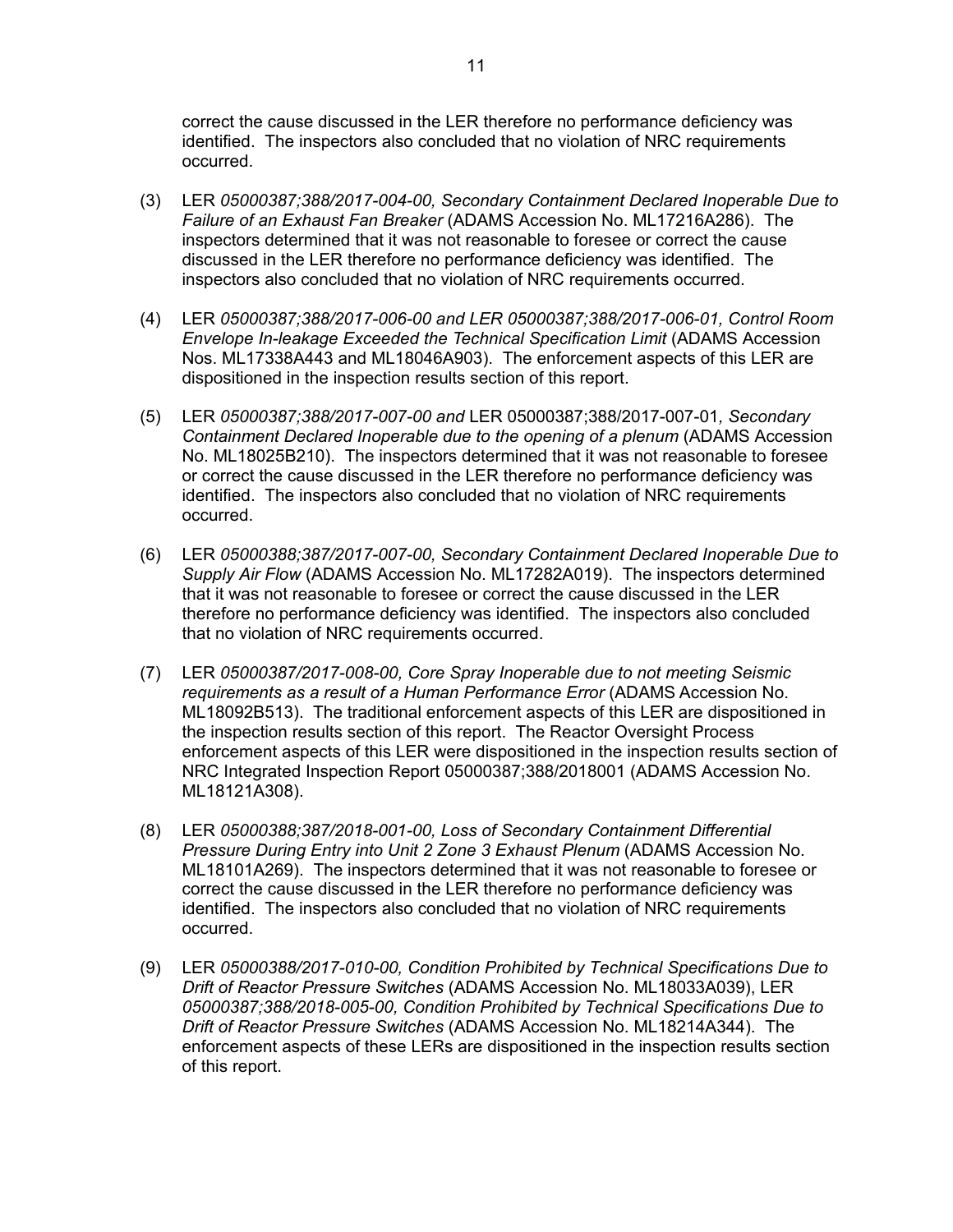- (10) LER *05000387;388/2018-002-00, Loss of Secondary Containment Differential Pressure Following Surveillance Testing* (ADAMS Accession No. ML18150A633). The inspectors determined that it was not reasonable to foresee or correct the cause discussed in the LER therefore no performance deficiency was identified. The inspectors also concluded that no violation of NRC requirements occurred.
- (11) LER *05000387/2018-003-00 and LER 05000387/2018-003-01, Main Steam Isolation Valve Leakage Due to Pilot Poppet and Pilot Poppet Seat/Wear Degradation* (ADAMS Accession Nos. ML18151B009 and ML18248A058). The enforcement aspects of this LER are dispositioned in the inspection results section of this report.
- (12) LER *05000387/2018-004-00, Condition Prohibited by Technical Specifications Resulting from Locked Snubber* (ADAMS Accession No. ML18165A461). This LER was withdrawn by Susquehanna (ADAMS Accession No. ML18247A279) based on further engineering evaluation.
- (13) LER *05000387/2018-006-00 and* LER *05000387/2018-006-01, Standby Liquid Control Valve Failed Surveillance Test* (ADAMS Accession No. ML18325A066). The enforcement aspects surrounding this LER are documented in the inspection results section of this report.

# **INSPECTION RESULTS**

| Standby Liquid Control Pump Failed to Achieve Design Flow                             |                                                                                                                                                                                             |               |          |  |
|---------------------------------------------------------------------------------------|---------------------------------------------------------------------------------------------------------------------------------------------------------------------------------------------|---------------|----------|--|
| Cornerstone                                                                           | Significance                                                                                                                                                                                | Cross-Cutting | Report   |  |
|                                                                                       |                                                                                                                                                                                             | Aspect        | Section  |  |
| Mitigating                                                                            | <b>GREEN Finding</b>                                                                                                                                                                        | H.2 - Field   | 71111.15 |  |
| <b>Systems</b>                                                                        | NCV 05000387/2018-004-01                                                                                                                                                                    | Presence      |          |  |
|                                                                                       | Closed                                                                                                                                                                                      |               |          |  |
|                                                                                       |                                                                                                                                                                                             |               |          |  |
|                                                                                       | A finding of very low safety significance (Green) and associated NCV of 10 CFR Part 50,                                                                                                     |               |          |  |
|                                                                                       | Appendix B, Criterion III, "Design Control," were self-revealed when the licensee failed to                                                                                                 |               |          |  |
|                                                                                       | promptly identify and correct a condition adverse to quality associated with insulation installed                                                                                           |               |          |  |
|                                                                                       | on the Unit 1 SBLC system piping which prevented a pressure relief valve from fully closing,                                                                                                |               |          |  |
| resulting in reduced system flow.                                                     |                                                                                                                                                                                             |               |          |  |
|                                                                                       | Description: The SBLC system is designed to inject a borated solution of water from a                                                                                                       |               |          |  |
|                                                                                       | storage tank into the reactor in order to bring the reactor from full power to a subcritical                                                                                                |               |          |  |
|                                                                                       | condition without using control rods. It provides a backup capability of reactivity control                                                                                                 |               |          |  |
|                                                                                       | independent of the normal reactivity control provided by the control rods. The SBLC system                                                                                                  |               |          |  |
|                                                                                       | consists of a tank of borated solution and two functionally identical subsystems, each                                                                                                      |               |          |  |
| containing a pump, and associated piping and valves. Each SBLC pump discharge line is |                                                                                                                                                                                             |               |          |  |
| equipped with a pressure relief valve to protect the system from overpressurization.  |                                                                                                                                                                                             |               |          |  |
|                                                                                       |                                                                                                                                                                                             |               |          |  |
|                                                                                       | On September 26, 2018, the station performed required technical surveillance testing to verify<br>proper operation of the Unit 1 'A' SRI C system During this testing the 'A' SRI C pump is |               |          |  |

proper operation of the Unit 1 'A' SBLC system. During this testing, the 'A' SBLC pump is required to achieve a minimum flow rate of 40.0 gallons per minute (gpm) at a discharge pressure of 1260 pounds per square inch (psi). When the test was performed, the pump only achieved 28 gpm at 1260 psi. Investigation revealed that the relief valve was in a lifted position, and appeared unable to automatically reseat. This open valve would have diverted some flow away from the injection line to the reactor and circulated it back to the pump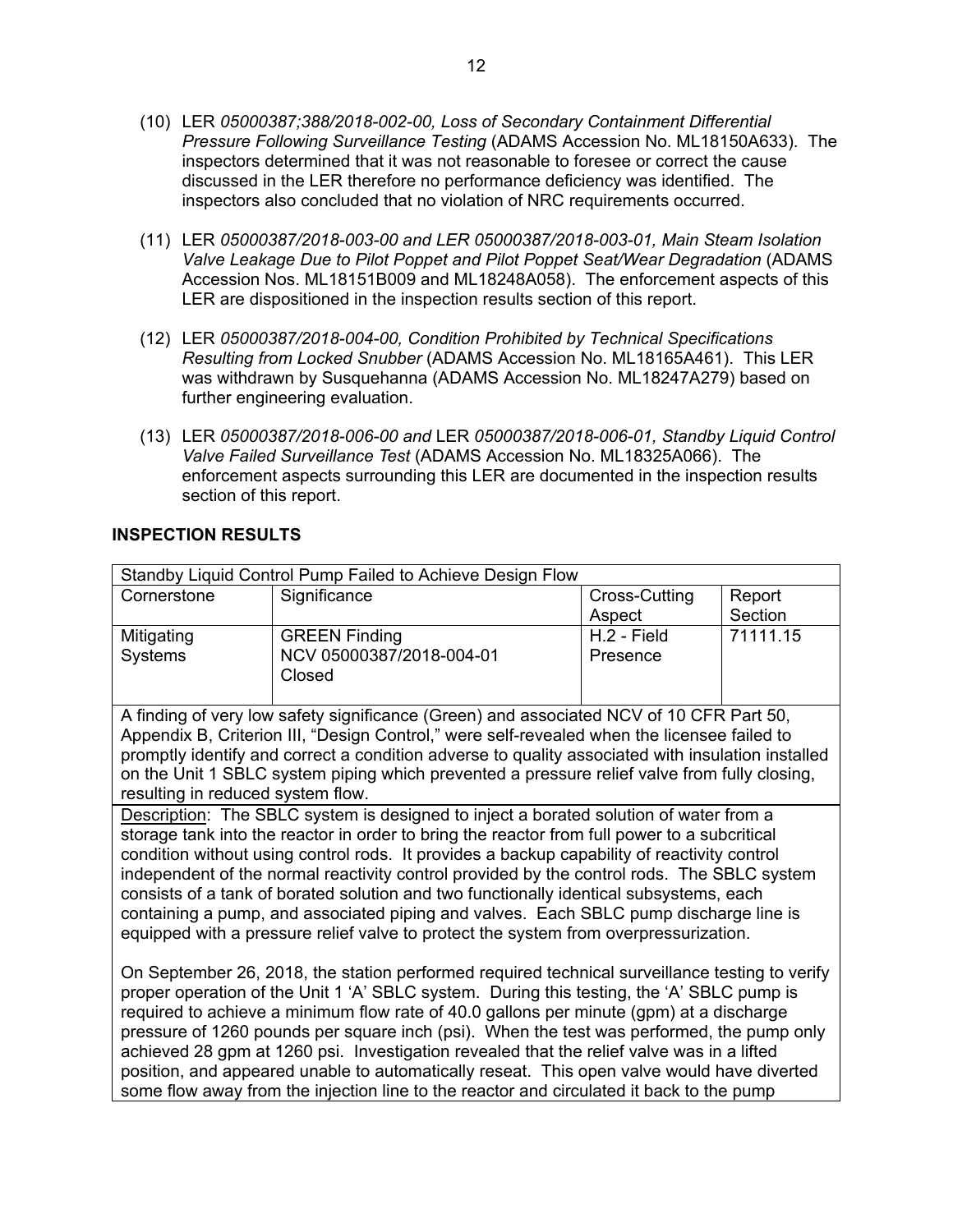suction. The licensee performed bench testing on the valve, and the valve lifted and reset satisfactorily at the required setpoints. Since the SBLC system had been extensively worked during the spring 2018 refueling outage, which required insulation removal and restoration, the licensee concluded that the new insulation had been installed in a way that physically restricted movement on the relief valve manual lifting arm, preventing the valve from reseating. This physical restriction was not noticed by visual observation, either at the time of installation by workers or their supervisors, or during subsequent plant walkdowns by Susquehanna staff and supervisors.

Corrective Action: The insulation was adjusted to ensure no contact was made with the valve reset arm.

Corrective Action References: CR-2018-13637, CR-2018-13755 Performance Assessment:

Performance Deficiency: Inspectors determined that installing insulation on a system in a manner that impedes the operation of the components of the system was a performance deficiency that was reasonably within Susquehanna's ability to foresee and correct and should have been prevented.

Screening: The inspectors determined the performance deficiency was more than minor because it adversely affected the Configuration Control attribute of the Reactor Safety-Mitigating Systems cornerstone and adversely effected the capability of systems to respond to initiating events to prevent undesirable consequences. Specifically, the open relief valve reduced the flow of borated water below limits specified in the accident analysis.

Significance: The inspectors assessed the significance of the finding using Appendix A, "Significance Determination of Reactor Inspection Findings for At - Power Situations," and determined the significance to be Green because each of the screening questions for reactivity control systems was answered "NO." Specifically, it did not affect the reactor protection system, add positive reactivity, or involve mismanagement of reactivity by operators.

Cross-cutting Aspect: H.2 - Field Presence, since senior managers did not ensure supervisory and management oversight of work activities, to ensure that standards were enforced and corrected promptly.

# Enforcement:

Violation: 10 CFR Part 50, Appendix B, Criterion III requires that measures shall be established to assure the applicable regulatory requirements and the design basis are correctly translated into specifications, drawings, procedures, and instructions.

Contrary to the above, from April 27, 2018, to September 26, 2018, the licensee did not have adequately detailed work instructions to ensure that insulation was installed in a manner that would not inhibit the operation of a component in the SBLC system.

Enforcement Action: This violation is being treated as an NCV, consistent with Section 2.3.2 of the Enforcement Policy.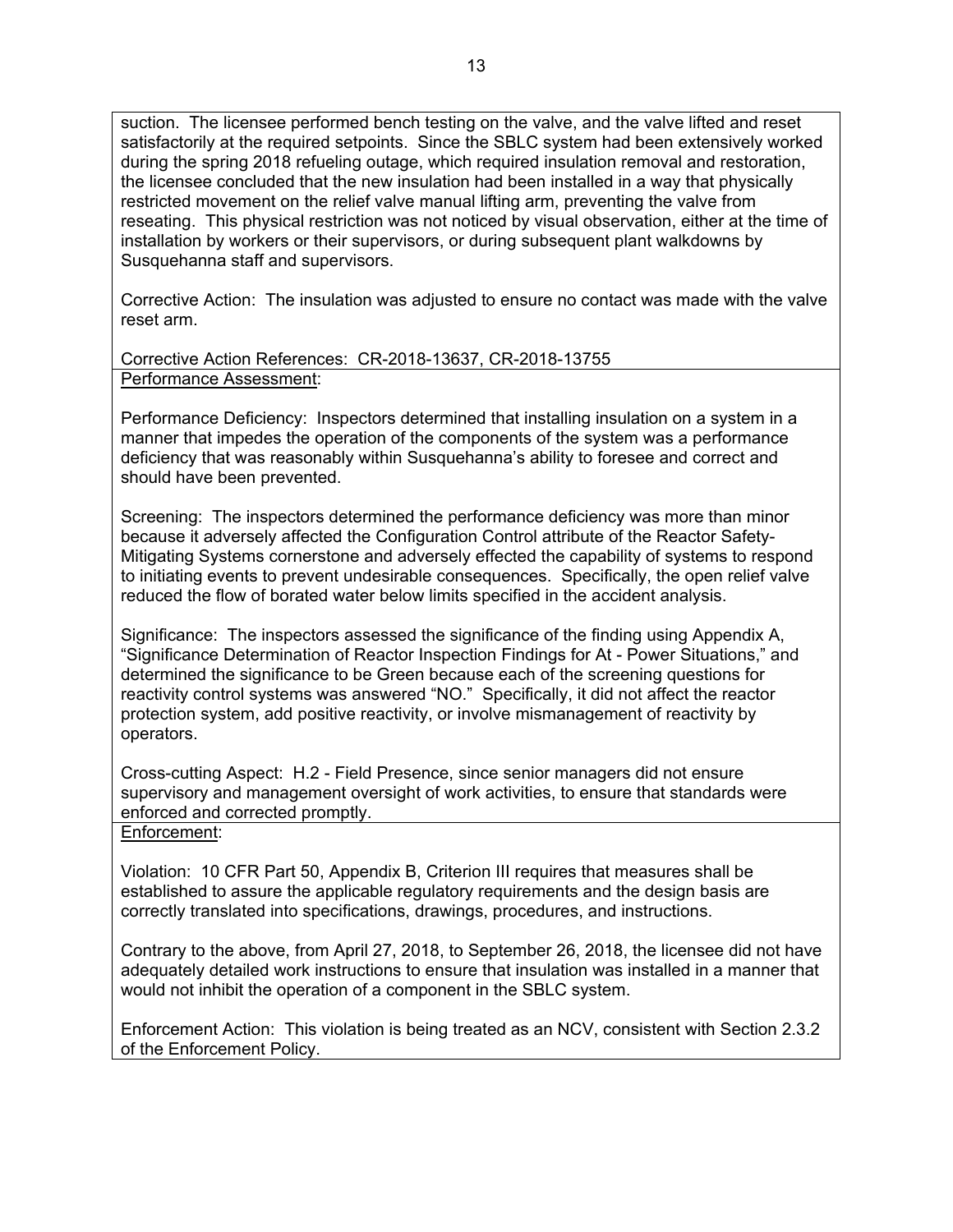| Failure to Correct Design Control Inadequacy with LPCI/CS Pressure Indicating Switches |                              |               |         |
|----------------------------------------------------------------------------------------|------------------------------|---------------|---------|
| Cornerstone                                                                            | Significance                 | Cross-Cutting | Report  |
|                                                                                        |                              | Aspect        | Section |
| Mitigating                                                                             | <b>GREEN Finding</b>         | $H.13 -$      | 71153   |
| Systems                                                                                | NCV 05000387;388/2018-004-02 | Consistent    |         |
|                                                                                        | Closed                       | Process       |         |

A finding of very low safety significance (Green), an associated NCV of 10 CFR Part 50, Appendix B, Criterion XVI, "Corrective Action," and resultant violations of Technical Specification (TS) 3.3.5.1 and 3.5.1 were self-revealed when Susquehanna did not take adequate corrective action to establish measures to ensure the suitability of equipment that is essential to the safety-related functions of both unit's reactor steam dome low pressure injection permissive for CS and LPCI.

Description: Susquehanna Steam Electric Station utilizes Barton 288A switches in the reactor steam dome pressure - low channels that provide the injection permissive for the CS system (TS Function 1d) and the LPCI system (TS Function 2d). This logic is required to maintain the CS and LPCI values closed at high pressures but open once the setpoint is reached to allow opening to inject water to the reactor pressure vessel during a design basis accident.

In Inspection Report 05000387(388)/2016001, a licensee-identified violation (LIV) was issued for Susquehanna not having design control measures established for the selection and review for suitability for their reactor pressure vessel pressure instrumentation that feeds into the CS/LPCI valve permissive logic following LER 05000388(387)/2015-001-01. Specifically, Susquehanna determined that they had a less than adequate design for these switches since the Barton 288A pressure indicating switches were normally operated above their operating range of 0-550 psig. Corrective actions were initiated to replace the Barton 288As with a new switch that was adequate for the application. A compensatory action was implemented to calibrate the Barton 288As more frequently until an appropriate replacement was identified and installed. In order to address drift issues with the Barton pressure switches, all eight were replaced with Cameron-Barton 288A pressure switches between September 6, 2017 and November 15, 2017. The switches were bench tested prior to installation and calibration checked at the time of installation. Subsequent calibration checks were performed at intervals less than the quarterly TS-required calibrations. During these subsequent calibration checks, the Unit 2 'C' (PIS-B21-2N021C) and Unit 2 'D' (PIS-B21-2N021D) pressure switches were found outside of the TS allowable value. On June 5, 2018, Unit 1 'B' (PIS-B21-1N021B) was found outside of the TS 3.3.5.1 allowable value during testing. On June 6, 2018, Unit 2 'C' (PIS-B21-2N021C) was found outside of the TS 3.3.5.1 allowable value during testing. In all instances, the switch drifted outside of the lower allowable value, which is intended to ensure that the emergency core cooling system injection prevents the fuel peak cladding temperature from exceeding the limits of 10 CFR 50.46. The largest deviation by any switch was by 1.5 psi from the TS allowable value (427.0 psi versus a lower allowable value of 428.5 psi).

The inspectors determined that Susquehanna did not correct the performance deficiency associated with the previously issued LIV in Inspection Report 05000387(388)/2016001 in accordance with their CAP. Specifically, the corrective actions created by Susquehanna to address this LIV did not resolve the previously identified performance deficiency, which was not establishing appropriate design control measures for the selection and review for suitability of equipment essential for safety-related functions of systems. Specifically, the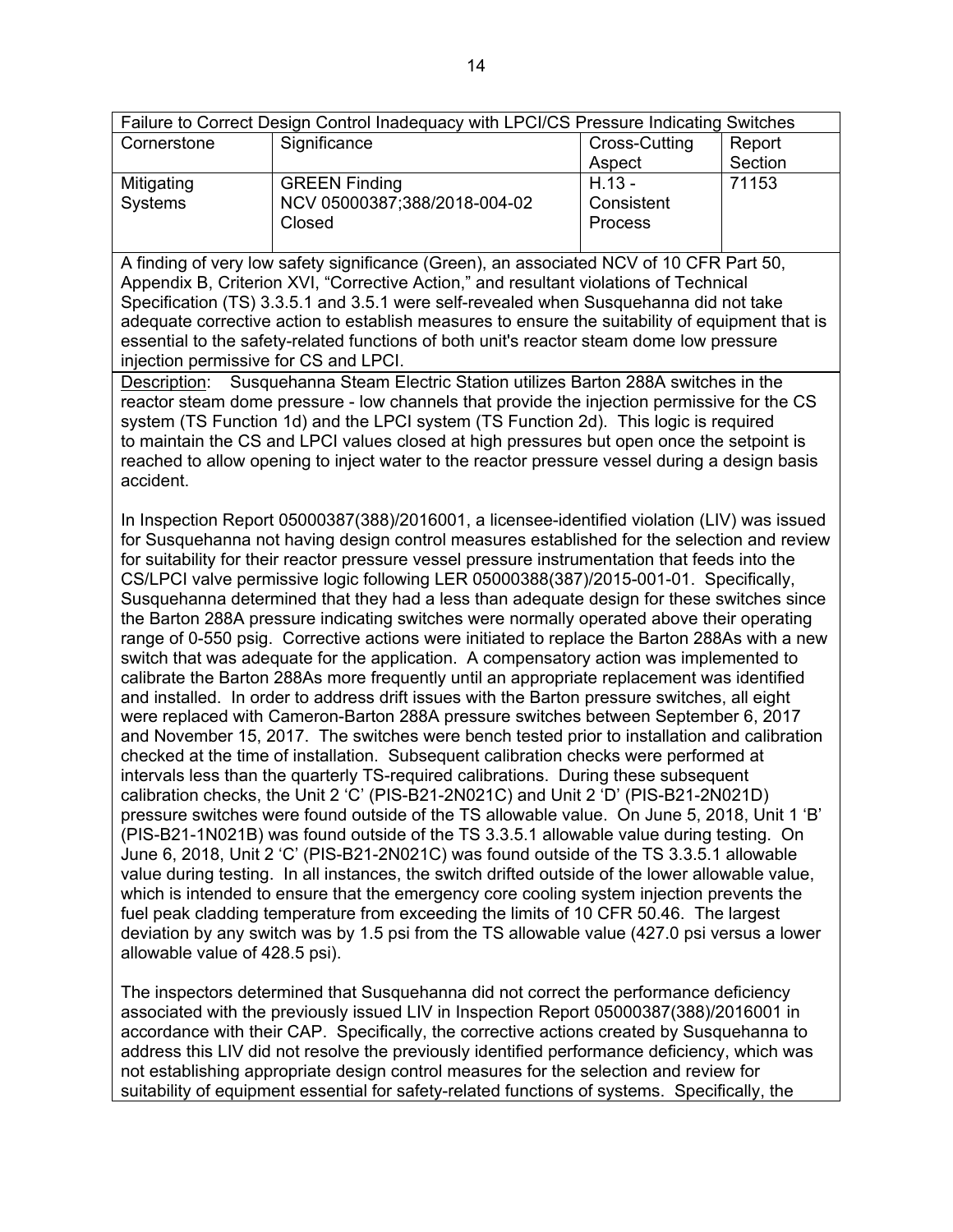engineering change created to replace the Barton 288As was cancelled on June 5, 2017, on a decision that replacement with Cameron-Barton 288As would be used to complete the corrective actions. The approved part equivalency for the change made the determination that the design and function of the replacement Cameron-Barton 288As will remain the same.

Corrective Actions: An engineering change is being implemented to replace the existing 0- 550 psig Cameron-Barton 288A with re-ranged 0-1035 psig Cameron-Barton 288A. As a compensatory action until the replacements of the existing 0-550 psig Cameron-Barton 288As are completed, calibration surveillance frequency has been changed from 90 days to 45 days on Unit 1, and 30 days on Unit 2.

Corrective Action References: CR-2018-08976, AR-2018-09404, CR-2018-09041, CR-2018- 09363, CR-2015-06243

Performance Assessment:

Performance Deficiency: The inspectors determined that the failure to take adequate corrective actions to address the inadequate design of these pressure switches was a performance deficiency reasonably within Susquehanna's ability to foresee and correct, and should have been prevented.

Screening: The inspectors determined the performance deficiency was more than minor because it was associated with the Design Control attribute of the Mitigating Systems cornerstone and affected the cornerstone objective to ensure the capability of systems that respond to initiating events to prevent undesirable consequences (i.e., core damage). Specifically, since the permissive setpoints had drifted outside the allowable value, the injection of low pressure from the emergency core cooling system would have been delayed during events for which it was required.

Significance: The inspectors assessed the significance of the finding using Appendix A, "Significance Determination of Reactor Inspection Findings for At - Power Situations," and determined that since the finding represented a loss of function, a detailed risk assessment was required. In consultation with regional Senior Reactor Analysts, the inspectors determined the finding was of very low safety significance (Green) because the ability to open low pressure emergency core cooling system injection valves manually remained available and engineering analysis for the as-found condition of the switches determined that the resultant delay in automatic response would have a negligible increase in peak central temperature during a design basis accident.

Cross-Cutting Aspect: H.13 - Consistent Process: Individuals use a consistent, systematic approach to make decisions. Risk insights are incorporated as appropriate. Specifically, the corrective actions for the previous LIV were cancelled on June 5, 2017, on a decision that replacement with Cameron-Barton 288As would be used to complete the corrective actions, despite the design and function remaining the same.

### Enforcement:

Violation: 10 CFR Part 50 Appendix B, Criterion XVI, "Corrective Action," requires, in part, "conditions adverse to quality are promptly corrected." Additionally, TS 3.3.5.1 requires four channels of reactor steam dome pressure - low (Injection permissive) for CS (function 1.d) and LPCI (function 2.d) to be operable or to declare CS and LPCI, respectively, inoperable and take the appropriate actions per TS 3.5.1. With one CS and one LPCI subsystem inoperable, entry into Limiting Condition for Operation (LCO) 3.0.3 is required which would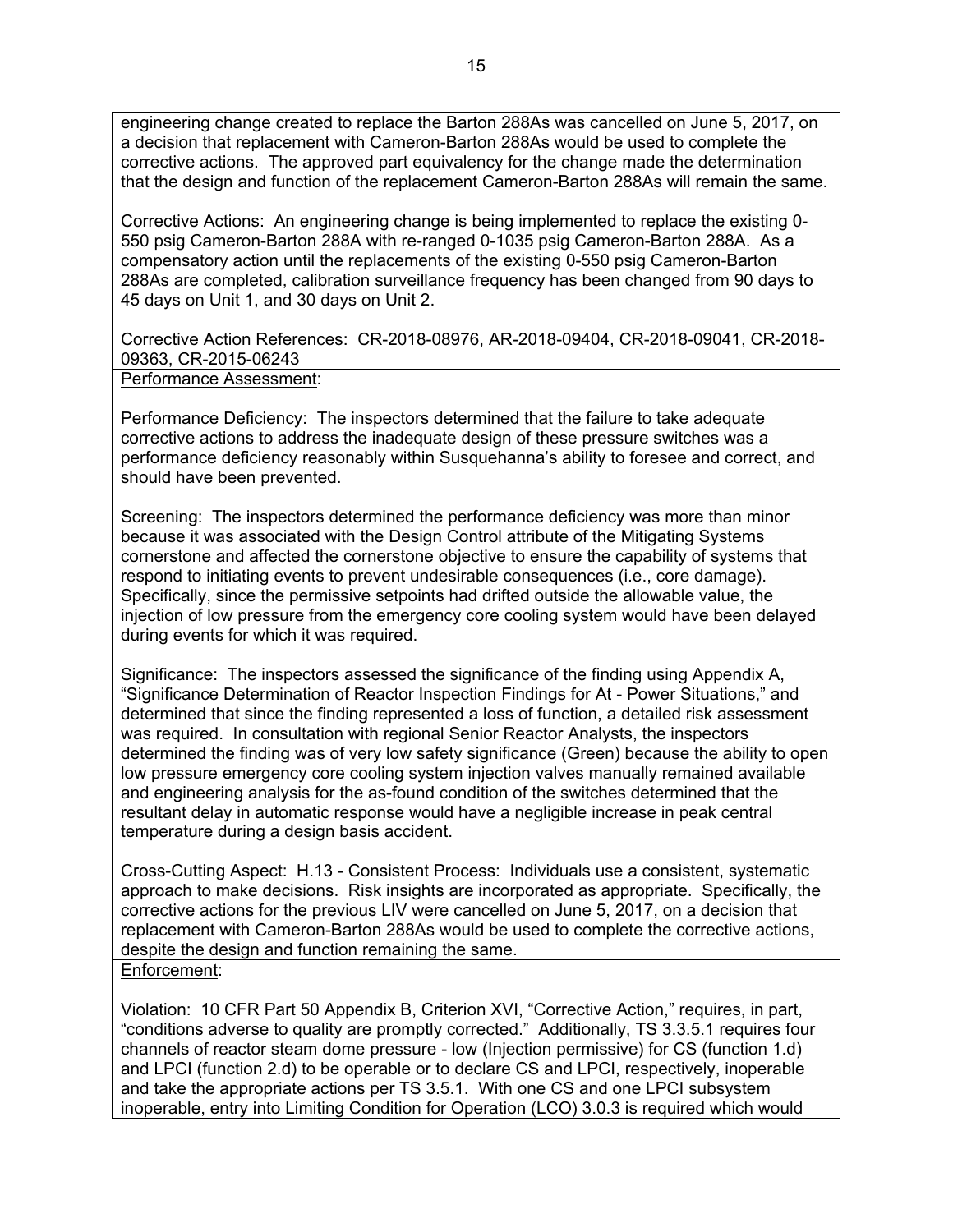require the unit to enter Mode 2 within 7 hours, Mode 3 within 13 hours, and be in Mode 4 within 37 hours.

Contrary to this, despite identifying a condition adverse to quality in 2015 associated with design control measures related to the Barton 288A pressure switches used for the CS and LPCI permissives, implementation of the CAP did not assure that the condition adverse to quality was promptly corrected. This resulted in multiple occurrences when Susquehanna Unit 1 and 2 remained in Mode 1 when less than the required number of channels were operable:

- Between October 20, 2017 and December 5, 2017, two of four reactor steam dome pressure - low channels on Unit 2 had drifted to below the TS acceptance criteria.
- Between March 6, 2018 and June 5, 2018, one of four reactor steam dome pressure low channels on Unit 1 had drifted to below the TS acceptance criteria.
- Between May 3, 2018 and June 6, 2018, one of four reactor steam dome pressure low channels on Unit 2 had drifted to below the TS acceptance criteria.

Disposition: This violation is being treated as an NCV, consistent with Section 2.3.2 of the Enforcement Policy. The disposition of this violation closes LERs 05000388-2017-010-00, 05000388-2017-010-01, and 05000387;388-2018-005-00.

Work Instructions Insufficient to Maintain Control Room Envelope In-Leakage Within **Specification** 

| Cornerstone              | Significance                                   | Cross-Cutting | Report  |
|--------------------------|------------------------------------------------|---------------|---------|
|                          |                                                | Aspect        | Section |
| <b>Barrier Integrity</b> | Green<br>NCV 05000387/388/2018004-03<br>Closed | None          | 71152   |

The inspectors documented a self-revealing Green NCV of 10 CFR Part 50, Appendix B, Criterion V, "Instructions, Procedures, and Drawings," for work instructions that were not sufficient to ensure the 'A' CREOASS filter train door gaskets were replaced in a manner that would maintain CRE in-leakage within specification. This also resulted in an associated violation of TS 3.7.3. Specifically, the preventive maintenance activity for replacing filter train fan plenum door gaskets did not ensure the gaskets were fully glued into the entire channel and resulted in the CRE in-leakage not remaining within specification.

Description: The inspectors reviewed CR-2017-17458 and CR-2017-17463 which described the discovery of a condition on October 6, 2017, where the control room habitability envelope did not pass an in-leakage surveillance test and was declared inoperable. Operators completed actions required by the applicable TSs to evaluate the condition and ensure compensatory measures were in place to limit the dose consequence to control room operators in the event of a postulated fuel handling accident or design basis loss of coolant accident. Susquehanna staff completed an engineering evaluation which determined the inleakage remained within the station's design analysis for toxic chemical release and smoke. Subsequent troubleshooting determined the source of the leak was from one of the 'A' CREOASS filter train fan plenum door gasket joints where the gasket had rolled out of position. The condition was repaired and the in-leakage test was completed with satisfactory results. Susquehanna's subsequent causal evaluation determined that during gasket replacements in 2012/2013, the gaskets were not completely glued onto the surface of the channel, apparently allowing one of the plenum door gaskets to roll out of position as the door was being secured.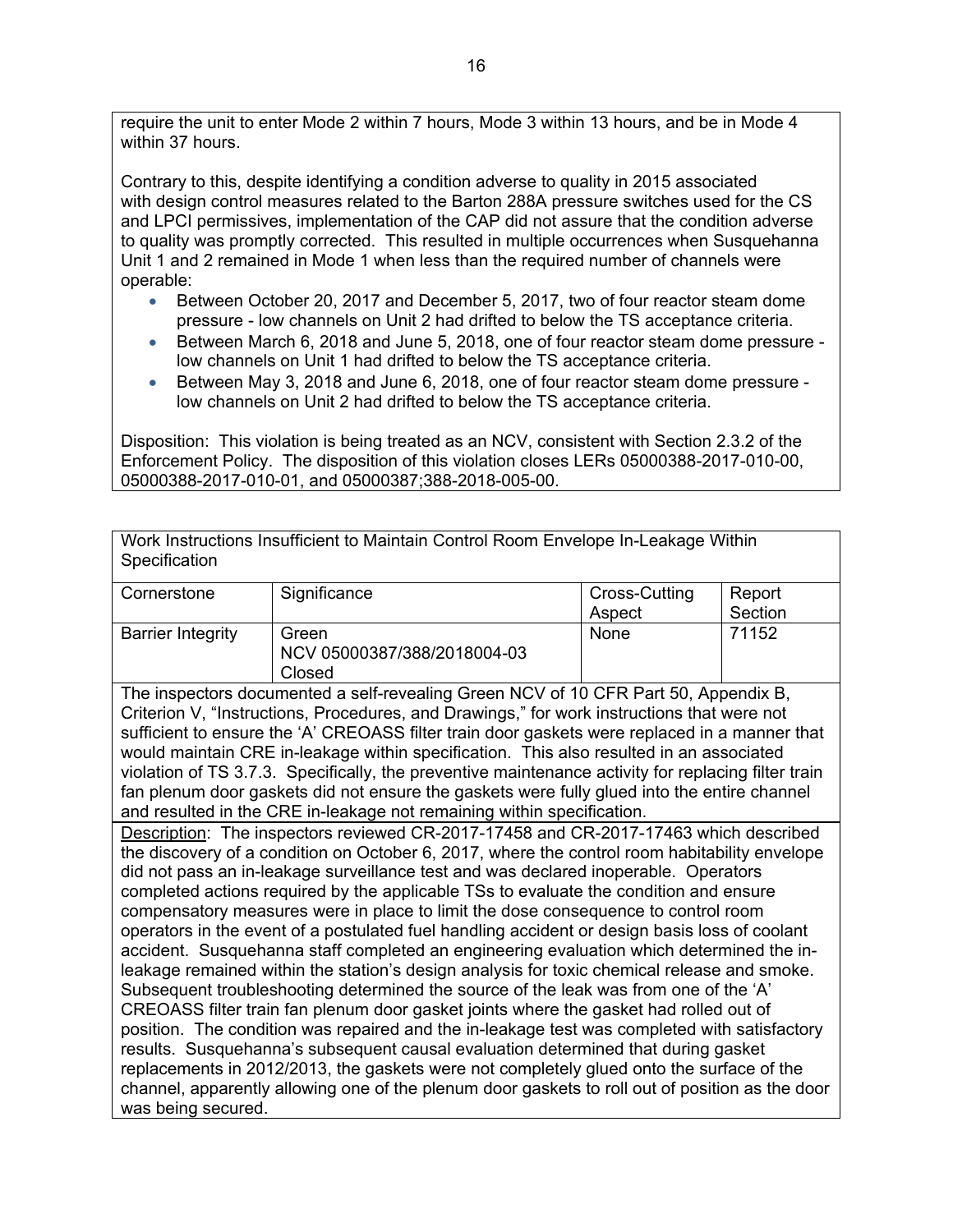In review of the causal evaluation, the inspectors determined the control structure heating ventilation and air conditioning (HVAC) system maintains the environmental conditions in various control structure areas for personnel habitability and equipment operation during normal, transient, and accident conditions. The HVAC system also isolates the control structure from outside radiological, toxic chemical, and fire hazards through use of the CREOASS.

TS 5.5.14 requires a CRE habitability program be established and implemented to ensure that CRE habitability is maintained such that CRE occupants can control the reactor safely under normal conditions and maintain it in a safe condition following a radiological event, hazardous chemical release, or a smoke challenge. Susquehanna establishes their CRE habitability program in NDAP-QA-0424. SO-030-150, "72 Month Control Structure Habitability Envelope Walkdown," is the procedure used to implement Section 6.2.1 of NDAP-QA-0424, "CRE Material Condition." Preventive Maintenance (PM) Activity, M1947-03, Control Structure Boundary CREOASS Envelope Smoke Test, is used in SO-030-150 to verify the integrity of ducting, expansion joints, and other components between the filters and fans.

Corrective Actions: The gaskets on the filter train and fan plenum doors were replaced and retested. Additionally, a step was added in the work scope of the PM activities for replacing gaskets to ensure that the gasket is entirely glued into the channel such that the gasket is in contact with the entire channel. Further, Susquehanna entered AR-2017-20100 into their CAP to perform an after-action review and enhance the surveillance and/or testing methodologies.

Corrective Action References: CR-2017-17463, AR-2017-20100 Performance Assessment:

Performance Deficiency: Performing quality activities with insufficiently-detailed instructions and procedures did not ensure the 'A' CREOASS train in-leakage was maintained to meet TS 3.7.3. Specifically, Work Orders 1646642 and 1646645, completed on November 27, 2013, did not include adequate instructions to ensure the 'A' CREOASS filter train fan plenum door gaskets were entirely glued into the door channels such that the gaskets were in contact with the entire channel. This performance deficiency was reasonably within Susquehanna's ability to foresee and correct, and should have been prevented.

Screening: The inspectors determined the performance deficiency was more than minor because it adversely affected the Barrier Performance attribute of the Barrier Integrity cornerstone and its objective to maintain radiological barrier functionality of the control room.

Significance: The inspectors assessed the significance of the finding using IMC 0609.04, "Initial Characterization of Findings," and IMC 0609, Appendix A, Exhibit 3, "Barrier Integrity Screening Questions." The inspectors determined that this finding was a deficiency representing a degradation of the radiological barrier function provided for the control room. Therefore, the inspectors determined the finding to be of very low safety significance (Green).

Cross-Cutting Aspect: Since the underlying performance deficiency occurred in 2013, the inspectors determined that the performance characteristic is not reflective of current performance.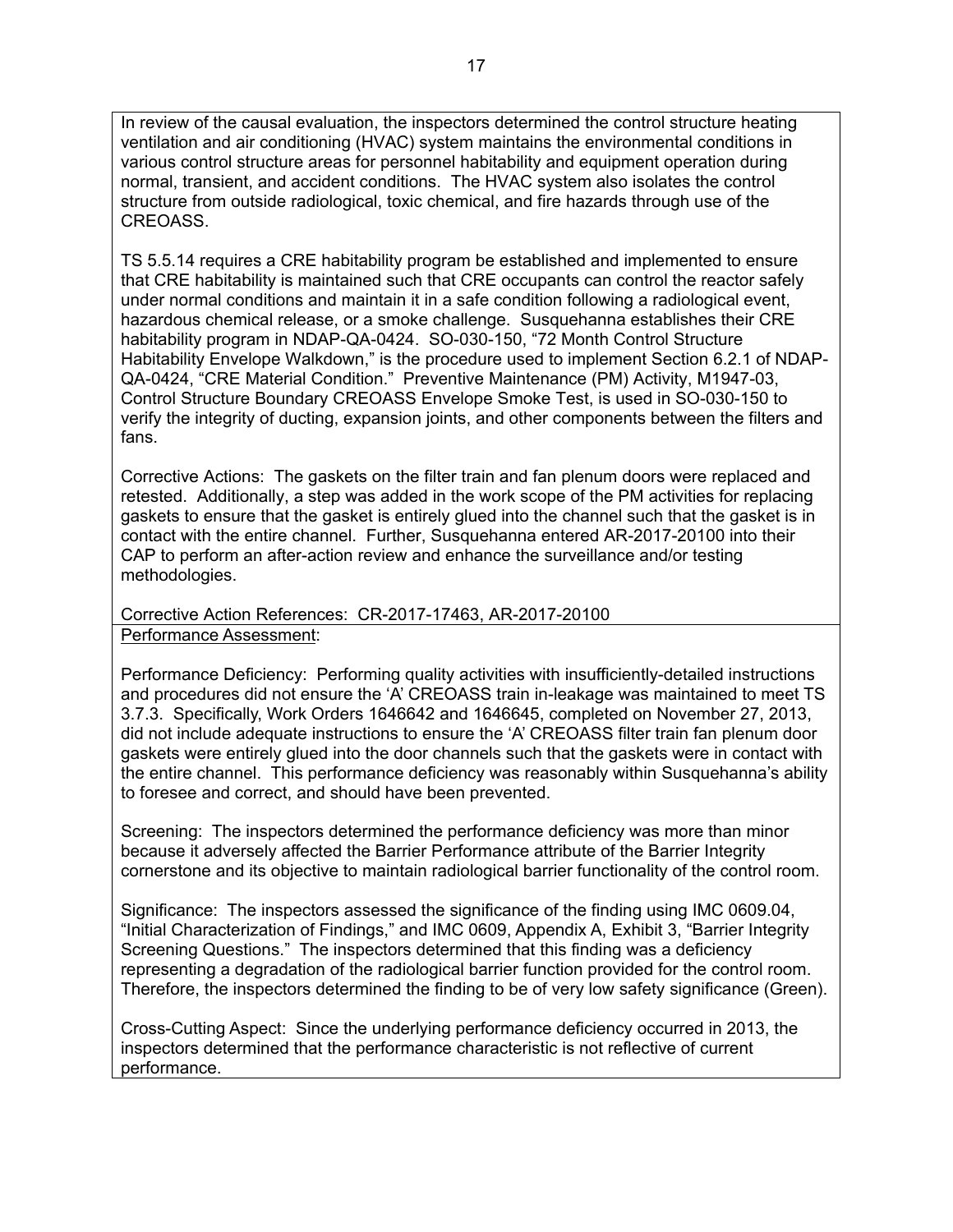Enforcement:

Violation: 10 CFR Part 50, Appendix B, Criterion V, "Instructions, Procedures, and Drawings," requires "activities affecting quality shall be prescribed by documented instructions, procedures, or drawings, of a type appropriate to the circumstances and shall be accomplished in accordance with these instructions, procedures, or drawings."

Contrary to the above, on November 27, 2013, work order instructions utilized to replace the gaskets on the 'A' CREOASS filter train were not appropriate to the circumstances to ensure the gaskets were fully glued into the channel to ensure they maintained their design function.

The inspectors noted this violation is also associated with a violation of TS 3.7.3, "Control Room Emergency Outside Air Supply (CREOAS) System," which requires two CREOAS subsystems to be operable in Modes 1, 2, and 3. With one or more CREOAS subsystems inoperable due to an inoperable CRE boundary in Modes 1, 2, and 3, the CRE boundary is required to be restored to an operable status within 90 days or both units must be in Mode 3 within 12 hours and Mode 4 within 36 hours.

Contrary to this, the CRE boundary was inoperable from November 27, 2013, and the station remained in Mode 1. It is noted that there were periods between these dates that the station was not in Mode 1, 2, or 3 as well as periods in which Mode 1, 2, or 3 were entered from a Mode in which TS 3.7.3 was not applicable. It is also noted that there were various times between November 27, 2013, to October 6, 2017, in which the movement of irradiated fuel assemblies in the secondary containment occurred, core alterations occurred, and operations with the potential for draining the reactor vessel occurred with the CRE boundary inoperable. Susquehanna reported this condition in accordance with 10 CFR  $50.73(a)(2)(i)(B)$  per LER 05000387/388-2017-006-01.

Disposition: These violations are being treated as an NCV, consistent with Section 2.3.2 of the Enforcement Policy.

The disposition of this violation closes LER 05000387/388-2017-006-00 and LER 05000387/388-2017-006-01.

| Unit 1 'D' Outboard Main Steam Isolation Valve Exceeded Individual Valve Leakage Limit |  |
|----------------------------------------------------------------------------------------|--|
| Resulting in Condition Prohibited by Technical Specification                           |  |
|                                                                                        |  |

| Cornerstone                                                                                     | Severity                 | <b>Cross-Cutting Aspect</b> | Report  |  |
|-------------------------------------------------------------------------------------------------|--------------------------|-----------------------------|---------|--|
|                                                                                                 |                          |                             | Section |  |
| Not Applicable                                                                                  | Severity Level IV        | Not Applicable              | 71153   |  |
|                                                                                                 | NCV 05000387/2018-004-04 |                             |         |  |
|                                                                                                 | Closed                   |                             |         |  |
| A Severity Level IV NCV of Unit 1 TS 3.6.1.3 was self-revealed when the outboard 'D' MSIV       |                          |                             |         |  |
| exceeded the allowed leakage rate for an individual MSIV of $\lt$ = 100 standard cubic feet per |                          |                             |         |  |
| hour (scfh). Specifically, during local leak rate testing in April 2018, the outboard 'D' MSIV  |                          |                             |         |  |
| leakage was measured at 116 scfh.                                                               |                          |                             |         |  |
| Description: During local leak rate testing conducted during the Unit 1 refueling outage,       |                          |                             |         |  |
| combined as-found leakage through the inboard MSIV (HV141F022D) and outboard MSIV               |                          |                             |         |  |
| (HV141F028D) in the 'D' main steam line was 167 standard cubic feet per hour (scfh).            |                          |                             |         |  |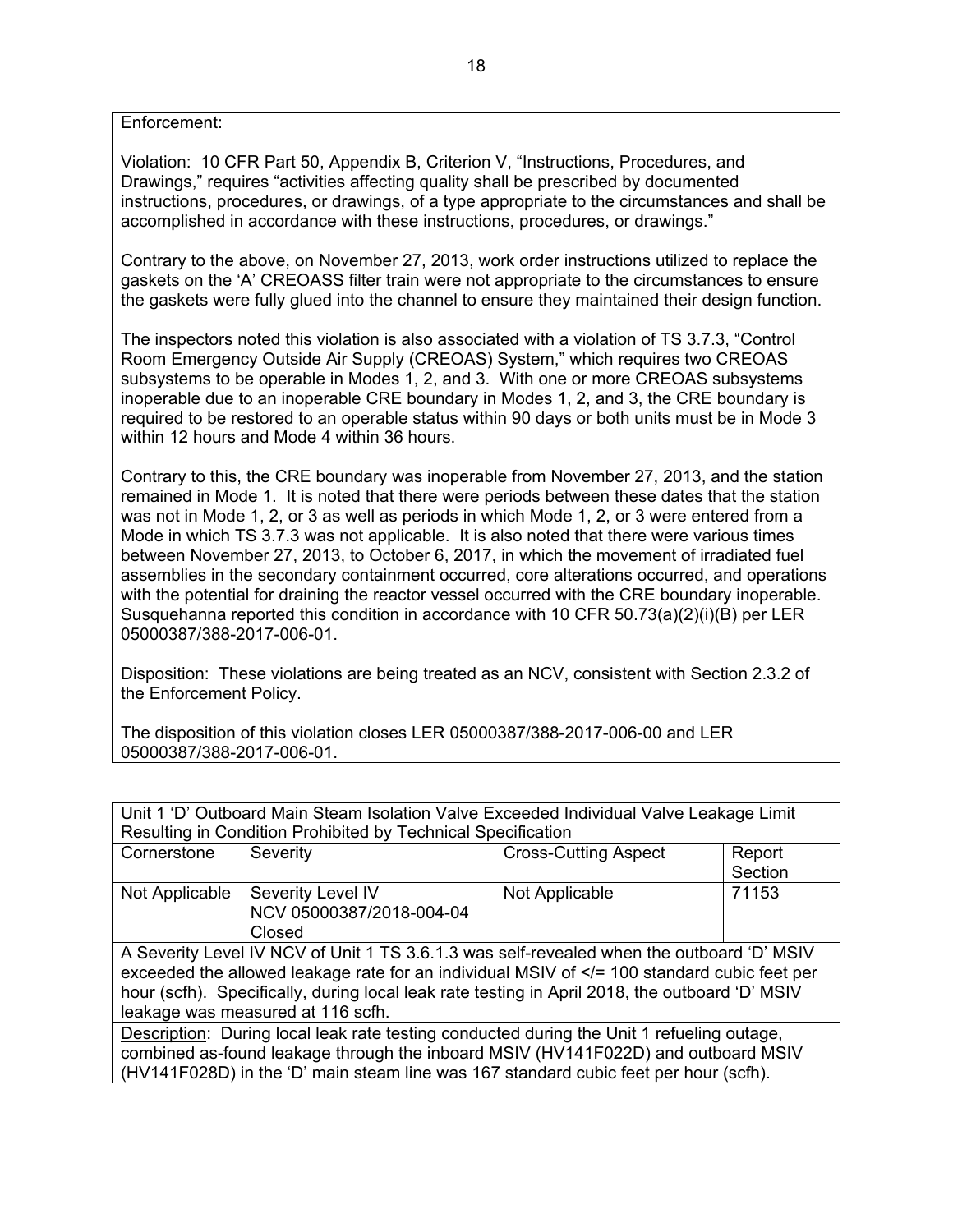Subsequent testing on April 5, 2018, measured the leakage through HV141F028D as 116 scfh, which exceeded the TS 3.6.1.3 limit of 100 scfh for individual valve leakage.

As-found inspection identified guide rib degradation, pilot poppet seating surface degradation, and minor in-body seat indications. As-found valve internal mapping data measured a relatively flat in-body seating surface, with a 0.001" high spot at the 270° seat location. Asfound blue check of the pilot poppet seating surface identified seat distortion (wide and uneven contact line). Pilot poppet and pilot poppet seat degradation were determined to be the main source of the as-found leakage.

Inspectors reviewed previous test results and did not identify any trend that was indicative of valve degradation. Additionally, inspectors reviewed the maintenance practices for the MSIV and determined they appropriately incorporated industry standards and operating experience available at the time.

Corrective Actions: HV141F028D internal inspection and repair was performed. Based on discussions and evaluation with the original equipment manufacturer, a repair plan was developed that included lapping of the in-body seat, lapping of the pilot poppet and seating surface, skim cut of the main poppet hard face surface, and clean-up of the identified guide rib degradation. Post-repair leakage through HV141F028D was 61 scfh.

Corrective Action References: CR-2018-05211, CR-2018-05082, CR-2018-05752, CR-2018- 05744

Performance Assessment: The inspectors determined the failure to maintain leakage through the 'D' inboard MSIV within limits was not reasonably foreseeable and preventable by the licensee and therefore is not a performance deficiency.

Enforcement: The Reactor Oversight Process' significance determination process does not specifically consider a violation without a finding in its assessment of licensee performance. Therefore, it is necessary to address this violation which does not have an associated performance deficiency using traditional enforcement to adequately deter non-compliance.

Violation: TS 3.6.1.3, "Primary Containment Isolation Valves," LCO requires each primary containment isolation valve shall be operable. Surveillance Requirement 3.0.1 states, in part, "failure to meet a surveillance shall be failure to meet the LCO."

Contrary to the above, there is firm evidence that the leakage through the outboard 'D' MSIV exceeded Surveillance Requirement 3.6.1.3.12 leakage limit sometime during the operating cycle between April 2016 and April 2018 without either isolating the affected flow path by closing and deactivating the inboard MSIV or placing Unit 1 in least hot shutdown within 12 hours or in cold Shutdown within 36 hours.

Severity: The NRC Enforcement Policy, Section 2.2.1 states, in part, that, whenever possible, the NRC uses risk information in assessing the safety significance of violations. The inspectors evaluated the issue using IMC 0609.04, "Initial Characterization of Finding," and IMC 0609, Appendix A, Exhibit 3, "Barrier Integrity Screening Questions."

The inspectors determined that the issue did not represent an actual open pathway in the physical integrity of reactor containment since the containment isolation logic would have closed both MSIVs and the inboard MSIV leak rate was within the TS requirements so the issue could be screened to Green. The inspectors determined that the issue is of very low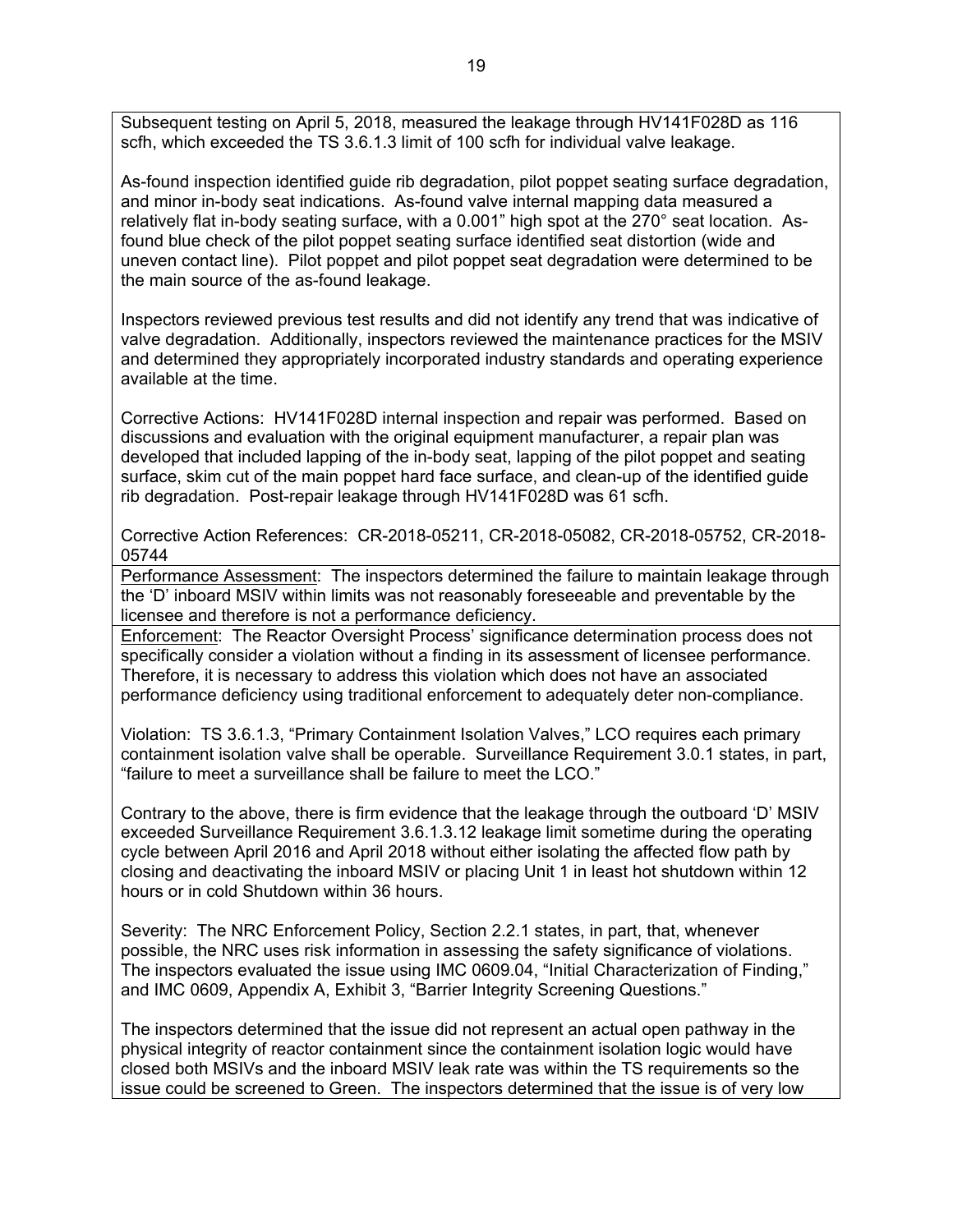safety significance and concluded that the violation would be best characterized as Severity Level IV.

Disposition: This violation is being treated as an NCV, consistent with Section 2.3.2 of the Enforcement Policy.

The disposition of this violation closes LERs 05000387-2018-003-00 and 05000387-2018- 003-01.

Minor Violation **71153** Minor Violation: On April 2, 2018, Susquehanna submitted LER 05000388-2017-008 for a condition prohibited by TSs that occurred on December 3, 2017. In NRC Inspection Report 05000387(388)/2018001, a LIV was issued for the underlying performance deficiency associated with the issue. 10 CFR 50.73 states, in part, that "a nuclear power plant shall submit an event report within 60 days after the discovery of a condition which was prohibited by the Plant's Technical Specification." Contrary to this, Susquehanna did not issue an event report within 60 days for a condition that was prohibited by TSs.

Screening: The inspectors determined the performance deficiency was minor because, while the station made the report late, it did not impact the regulatory oversight function. The NRC's Enforcement Policy provides an example of a Severity Level IV violation as a failure to make a report required by 10 CFR 50.73. However, it also states that the severity level of an untimely report, in contrast to no report, may be reduced depending on the circumstances. In this case, Susquehanna had actions in the CAP to evaluate the reportability of the issue and, through an administrative error, did not complete the action in a timely manner consistent with the requirements of 10 CFR 50.73. However, inspectors determined that the additional time that Susquehanna took to make the report did not impact the regulatory oversight function and represented a minor violation of 10 CFR 50.73. The underlying performance issue had been previously documented as a Green LIV in Inspection Report 05000387(388)/2018001.

Enforcement: This failure to submit the report within 60 days as required by 10 CFR 50.73 constitutes a minor violation that is not subject to enforcement action in accordance with the NRC's Enforcement Policy.

The disposition of this violation closes LER 05000387/388-2017-008-00.

| <b>Observations</b>                                                                         | 71152- Semiannual   |  |
|---------------------------------------------------------------------------------------------|---------------------|--|
|                                                                                             | <b>Trend Review</b> |  |
| The inspectors performed a semi-annual review of site issues to identify trends that might  |                     |  |
| indicate the existence of more significant safety concerns. As part of this review, the     |                     |  |
| inspectors included repetitive or closely-related issues documented by Susquehanna in the   |                     |  |
| CAP database, trend reports, site performance indicators, major equipment problem lists,    |                     |  |
| system health reports, maintenance rule assessments, and maintenance or CAP backlogs.       |                     |  |
| The inspectors also reviewed how Susquehanna's CAP evaluated and responded to               |                     |  |
| individual issues identified by the NRC inspectors during routine plant walkdowns and daily |                     |  |
| condition report reviews.                                                                   |                     |  |
|                                                                                             |                     |  |

Use of Stop Work Criteria. The inspectors observed how the station used the human performance tool of "stop work criteria." Over the past several years there have been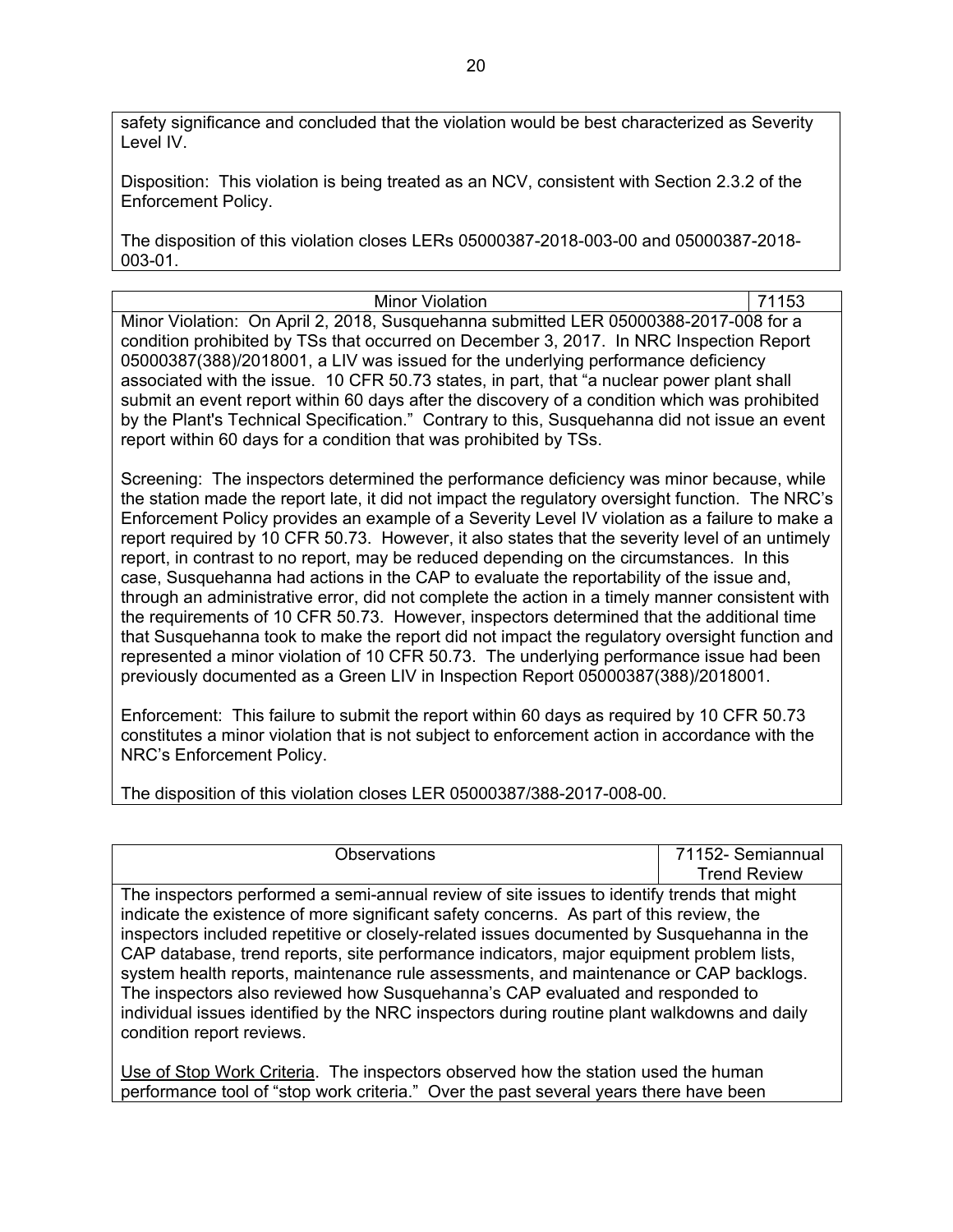instances of unplanned plant transients caused in part by human errors during work activities that could have been prevented by stopping work in order to gain supervisory or peer guidance, procedure clarification, or to address questions or concerns that emerged in the field. Stop work criteria provide guidance to plant staff as to which situations they must stop in the face of uncertainty, as well as the requirements in order to proceed with work. Not only is this practice a key factor in preventing unwanted consequences, such as equipment damage or an unplanned reactor power transient, but it is a key element of a site's safety culture, as it is a manifestation of the "questioning attitude," "decision making," and "environment for raising concerns" safety culture attributes. By empowering employees to stop work when unsure, and giving positive feedback for having averted a potentially negative outcome, the cultural norm is established and strengthened that workers can raise safety concerns and that there is not schedule pressure to get the job done if they are unsure how to proceed. The inspectors noted numerous positive examples of the use of stop work criteria, including an example of an operator identifying a discrepancy between a system print and actual system configuration. By applying stop work criteria, the discrepancy was resolved and the system configuration and expected response were understood prior to manipulating any components. In another example, a maintenance technician raised a question about the accuracy of a test set up and whether it could be performed as written, and would meet the intent of testing. By using stop work criteria, the maintenance team was able to discuss the test requirements with the control room operators and determine the proper testing, as well as the appropriate test procedure, to satisfy surveillance requirements. In another example, the control room team used stop work criteria during a reactor startup when they realized that, unexpectedly, the operator at the controls had been issued the wrong revision of the control rod pull sheet. This use of stop work criteria enabled the entire team, including licensed reactor operators and engineers, to evaluate plant conditions, confirm that the rods had been pulled in the proper sequence up to that point, and determine that the correct and intended pull sheets were being used for the rest of the startup.

Housekeeping in the plant affecting seismic qualification. The inspectors continued to monitor for the presence of unrestrained items being left in locations where they could adversely impact installed plant equipment. Based on previous observations by the inspectors, the licensee instituted an action in their CAP to evaluate, correct, and monitor the trend of housekeeping issues. The licensee updated their station procedure NDAP-QA-0503, "General Housekeeping, Transient Material and Internal Cleanliness," to specify that all transient material shall be located such that it will not impact any plant equipment, and issued a station communication to all personnel to share information about this procedure change as well as to emphasize housekeeping expectations.

During a plant walkdown, the inspectors noted one recent example of improperly stowed ladders left in the vicinity of RHR system components in Unit 1. The ladder was promptly stowed appropriately, and a condition report was generated so that the configuration could be assessed for its potential impact on operability of the system. Notwithstanding this, the inspectors noted an overall trend of fewer housekeeping issues during their routine plant walkdowns over the past several months. The inspectors also noted several examples during their daily CAP review of proactive efforts by station managers, supervisors, and other staff to find and self-correct any instances of improperly stowed items. The inspectors also noted that the station's response has evolved from simply correcting the housekeeping issues as they find them to identifying actions to prevent the issues from occurring in the future, such as a manager documenting in a corrective action report all the recommended locations to permanently install additional ladder racks.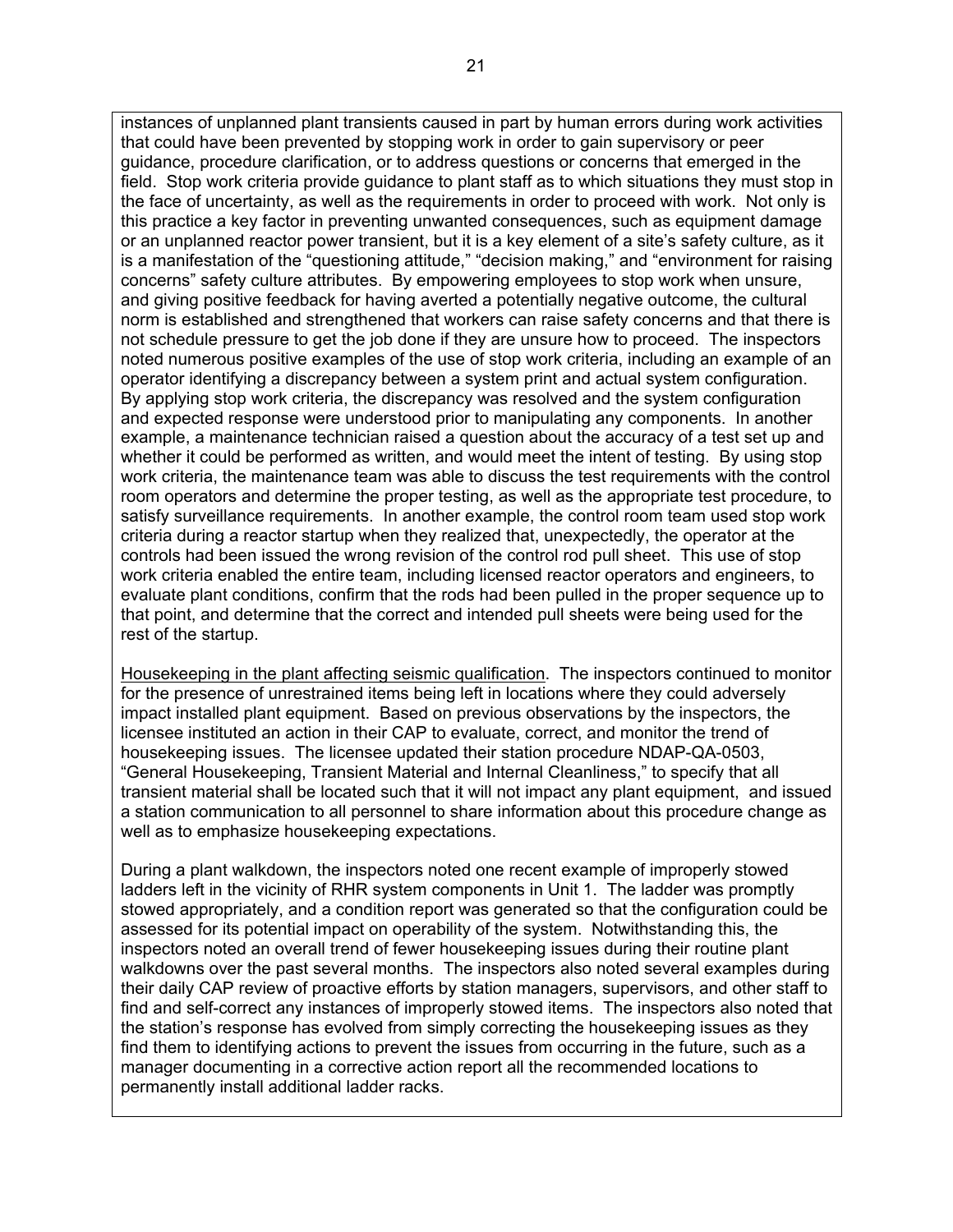| <b>Observations</b>                                                                   | 71152                        |
|---------------------------------------------------------------------------------------|------------------------------|
|                                                                                       | Annual Follow-up of Selected |
|                                                                                       | <b>Issues</b>                |
| Condition Report CR-2016-24687, 'A' Recirc Pump Tripped and CR-2017-16089, Unexpected |                              |
| Trip of the Unit 1 'A' Recirc Pump                                                    |                              |

During 2016 and 2017, there were multiple trips of the Unit 1 'A' reactor recirculation pump that resulted in significant and unexpected transients on the plant. The reactor recirculation pump trips were unrelated to each other. The inspectors reviewed these events to determine if a larger issue exists with the maintenance and operation of reactor recirculation pumps at the station.

Susquehanna performed a cause analysis on the events under CR-2016-24687 and CR-2017-16089. The causal evaluations determined that the direct causes of both these trips were unrelated. Corrective actions taken by Susquehanna addressed the individual, and unrelated, causes of these trips which included improving breaker maintenance practices and replacing faulty trip relays.

The inspectors reviewed the technical adequacy and depth of evaluations performed by the licensee for these issues. The inspectors also evaluated the licensee's development and implementation of corrective actions in this area and concluded that they were reasonable.

| <b>Observations</b>                                                                     | 71152                        |
|-----------------------------------------------------------------------------------------|------------------------------|
|                                                                                         | Annual Follow-up of Selected |
|                                                                                         | <b>Issues</b>                |
| The increators performed an in denth review of Susquebanna's evaluations and corrective |                              |

The inspectors performed an in-depth review of Susquehanna's evaluations and corrective actions associated with CR-2017-17458 and CR-2017-17463 for in-leakage into the Control Structure HVAC system with CREOASS 'A' in-service exceeding the TS 3.7.3 limit of 500 cubic feet per minute (cfm). On October 6, 2017, the unfiltered in-leakage was determined to be 222 cfm plus an uncertainty of 458 cfm for a total of 680 cfm.

The inspectors interviewed engineering staff and reviewed Susquehanna's evaluation, the applicable LER and supplement, and past maintenance activities to assess the cause of the in-leakage. The inspectors noted that operators implemented and verified mitigating actions and restored the CRE boundary to an operable condition per TS requirements following the failed surveillance.

The inspectors observed the testing methodology had a high uncertainty value added to the measured in-leakage during the October 6, 2017 tracer gas testing (SO-030-151). The inspectors noted that Susquehanna has this item tracked under AR-2017-20100 as an afteraction review to enhance their testing methodologies.

The inspectors determined that Susquehanna may have missed opportunities to detect and correct the problem with the filter plenum door gaskets prior to the 2017 testing. In review of documentation, the inspectors determined that in 2014, during performance of procedure SO-030-150, Susquehanna staff did not perform smoke tests under PM activity M1947-03 per procedure step 5.1, because a note was entered that indicated the smoke test was performed during SE-030-A09 (RTPM 1297110) and SE-030-B09 (RTPM 1034529). However, the inspectors determined this was in error because the referenced RTPMs involved the 'A' and 'B' CREOASS HEPA and Charcoal Adsorber Filter Flow Tests performed in 2012 and 2008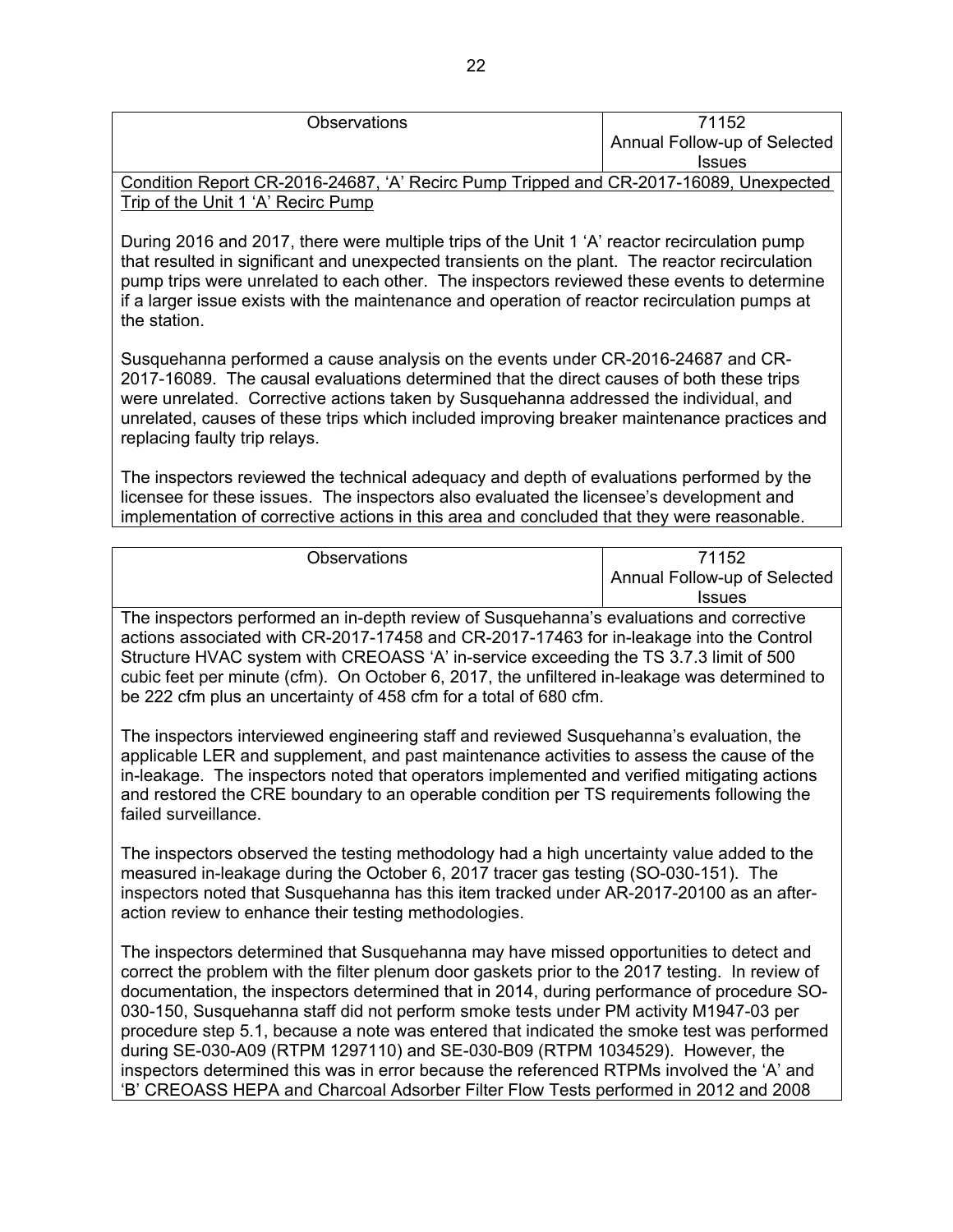respectively, and the inspectors' review indicated these PMs did not include a smoke test activity. The inspectors noted this issue was missed in the causal evaluation, but is an observation because it was not a cause of the violations.

The inspectors observed that work package RTPM 1830382, M1947-03, Control Structure Boundary A – CREOASS Envelope Smoke Test, performed in August 2015, included a statement that indicated the 'A' CREOSS boundary areas identified in the work order and by walk down with an engineer were smoke tested and did not identify any leaks. It was not clear why this was unsuccessful in identifying the problem at that time. The inspectors noted Susquehanna's action tracked under AR-2017-20100 was intended to review and to enhance testing methodologies.

Finally, the inspectors noted comments in Work Package 1830328, which indicated Susquehanna staff found difficulty with the instructions and were looking for clearer directions as to where to perform the smoke tests. Consistent with this feedback included in the work package, the inspectors observed that work order instructions with titles for 'B' CREOASS door seal replacement maintenance activities in 2012 and 2014 (1584182, 1651344, and 1651349) contained text in the scope referring to replacing all Access Door seals (gaskets) on 'A' CREOASS filters, fan, and duct heater, which is not the correct component for the activity.

# **EXIT MEETINGS AND DEBRIEFS**

The inspectors verified no proprietary information was retained or documented in this report.

 On January 17, 2018, the inspectors presented the quarterly resident inspector inspection results to Mr. Kevin Cimorelli, Site Vice President, and other members of the Susquehanna staff.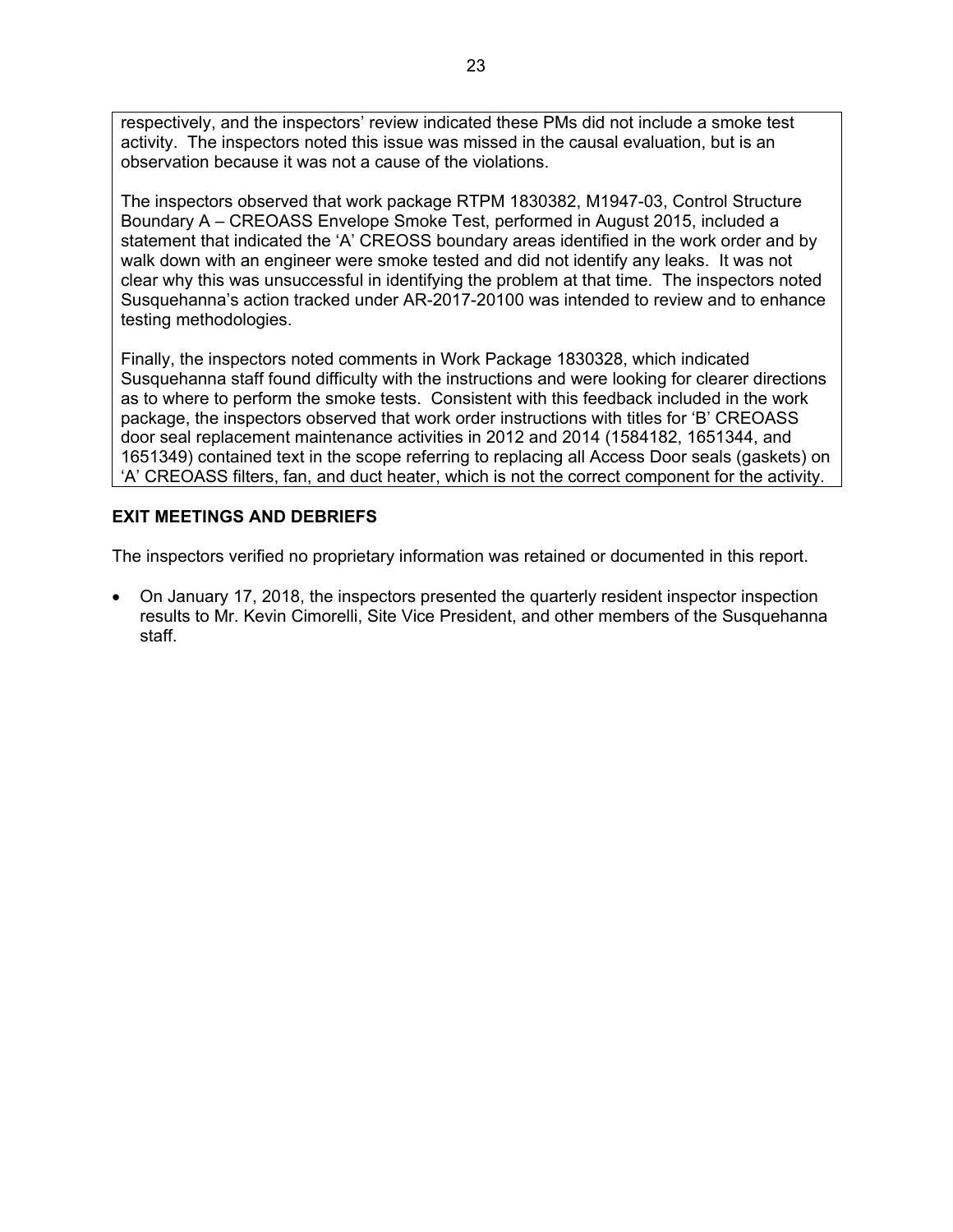## **DOCUMENTS REVIEWED**

# **71111.01**

Procedures NDAP-00-1913, Seasonal Readiness, Revision 12

Condition Reports<br>CR-2018-12177 CR-2018-12177 CR-2018-15394 CR-2018-16062

### **71111.04**

Drawings M-2156, Unit 2 P&ID HPCI Lubricating and Control Oil, Sheet 2, Revision 11 M-2156, Unit 2 P&ID HPCI Turbine Pump, Sheet 1, Revision 31

## **71111.06**

**Miscellaneous** EC-FLOD-0001, Internal Flooding Evaluations for Moderate Energy Pipe Cracks and Sprinkler system Actuations, Revision 3

### **71111.12**

Condition Reports CR-2017-17183 CR-2018-12662

Action Requests AR-2018-03388

Work Orders 2041262

**Miscellaneous** EDU-FUS-0044, Ferraz/Gould-Shawmut Tri-onic Delay Fuse, Revision 1

#### **71111.13**

Condition Reports CR-2018-13966 CR-2018-13692 CR-2018-14769

Action Requests<br>AR-2018-09241

AR-2018-09241 AR-2018-09244 AR-2018-09246 AR-2018-12293

#### Drawings

C-905, Diesel Generator Building Floor Plan El. 723'0" Areas 43 &44, Sheet 1, Revision 10

**Miscellaneous** Yellow CDF Risk RMA's for the Week of 10/1/18, 10/15/18 and 10/29/18 Dedication Document CDU-CON-0002-L, Proprietary Concrete, Revision 2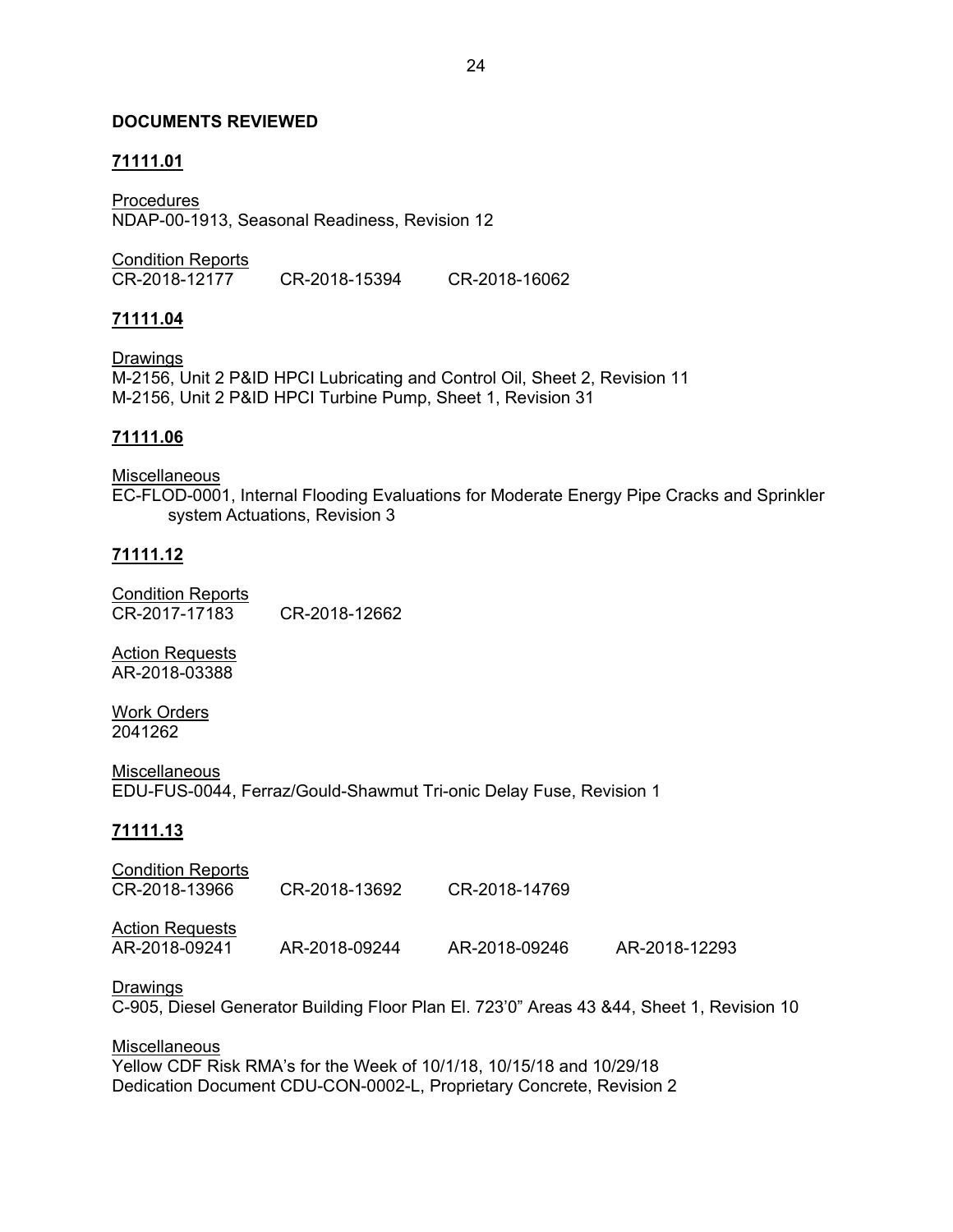| Procedures                                                                         |                                                                                           |                                                                     |                                                                                               |  |  |  |
|------------------------------------------------------------------------------------|-------------------------------------------------------------------------------------------|---------------------------------------------------------------------|-----------------------------------------------------------------------------------------------|--|--|--|
| NDAP-QA-0633, Diesel Fuel Oil Testing Program, Revision 9                          |                                                                                           |                                                                     |                                                                                               |  |  |  |
|                                                                                    |                                                                                           | CH-CC-088, Diesel Fuel Oil Particulate Contaminant Test, Revision 5 |                                                                                               |  |  |  |
| <b>Revision 14</b>                                                                 | SC-023-003, 31 Day Particulate Analysis and Water Check on 'A' EDG Fuel Oil Storage Tank, |                                                                     |                                                                                               |  |  |  |
| Revision 13                                                                        |                                                                                           |                                                                     | SC-023-003, 31 Day Particulate Analysis and Water Check on 'A' EDG Fuel Oil Storage Tank,     |  |  |  |
|                                                                                    | SO-153-004, Quarterly SBLC Flow Verification, Revision 45                                 |                                                                     |                                                                                               |  |  |  |
| <b>Condition Reports</b>                                                           |                                                                                           |                                                                     |                                                                                               |  |  |  |
| CR-2018-03082                                                                      | CR-2018-03094                                                                             | CR-2018-13637                                                       | CR-2018-13691                                                                                 |  |  |  |
| CR-2018-13755                                                                      | CR-2018-13784                                                                             | CR-2018-14871                                                       | CR-2018-15106                                                                                 |  |  |  |
| <b>Action Requests</b>                                                             |                                                                                           |                                                                     |                                                                                               |  |  |  |
| AR-1145281                                                                         | AR-2018-06725                                                                             | DI-2018-03328                                                       |                                                                                               |  |  |  |
| <b>Miscellaneous</b>                                                               |                                                                                           |                                                                     |                                                                                               |  |  |  |
|                                                                                    | NDAP-QA-0633, Attachment A, Revision 9                                                    |                                                                     |                                                                                               |  |  |  |
| Regulatory Guide 1.137, Fuel Oil Systems for Emergency Power Supplies, Revision 2  |                                                                                           |                                                                     |                                                                                               |  |  |  |
| Regulatory Guide 1.137, Fuel Oil Systems for Standby Diesel Generators, Revision 1 |                                                                                           |                                                                     |                                                                                               |  |  |  |
| CH-024-002, Em Fuel Oil, Revision 16                                               |                                                                                           |                                                                     |                                                                                               |  |  |  |
| by Laboratory Filtration                                                           |                                                                                           |                                                                     | ASTM, D6217-18, Standard Test Method for Particulate Contamination in Middle Distillate Fuels |  |  |  |
|                                                                                    |                                                                                           |                                                                     |                                                                                               |  |  |  |

ASTM, D4176-93, Standard Test Method for Free Water and Particulate Contamination in Distillate Fuels (Visual Inspection Procedures)

ASTM, D975-10c, Standard Specification for Diesel Fuel Oils

EC-PUPC-20902, EPU Task Report T0902- Anticipated Transients Without Scram, Revision 1

# **71111.18**

**Procedures** TP-003-014A, Open Phase Protection System- Commissioning Test, Revision 0

| <b>Condition Reports</b><br>CR-2018-05541 | CR-2018-14684 |               |               |
|-------------------------------------------|---------------|---------------|---------------|
| <b>Action Requests</b><br>DI-2016-24039   | AR-2018-05669 | AR-2018-08036 | AR-2018-08158 |
| <b>Work Orders</b><br>2187755             | 2195690       |               |               |

**Drawings** 

FF61607, OA/FA/FA Transformer UTT Tap Changer Control Wiring Diagram, Sheet 13 FF62000, Nozzle Type Relief Valve, Sheet, 229, Revision 1

### **Miscellaneous**

EC 1936652, Open Phase Detection Unit 2- T20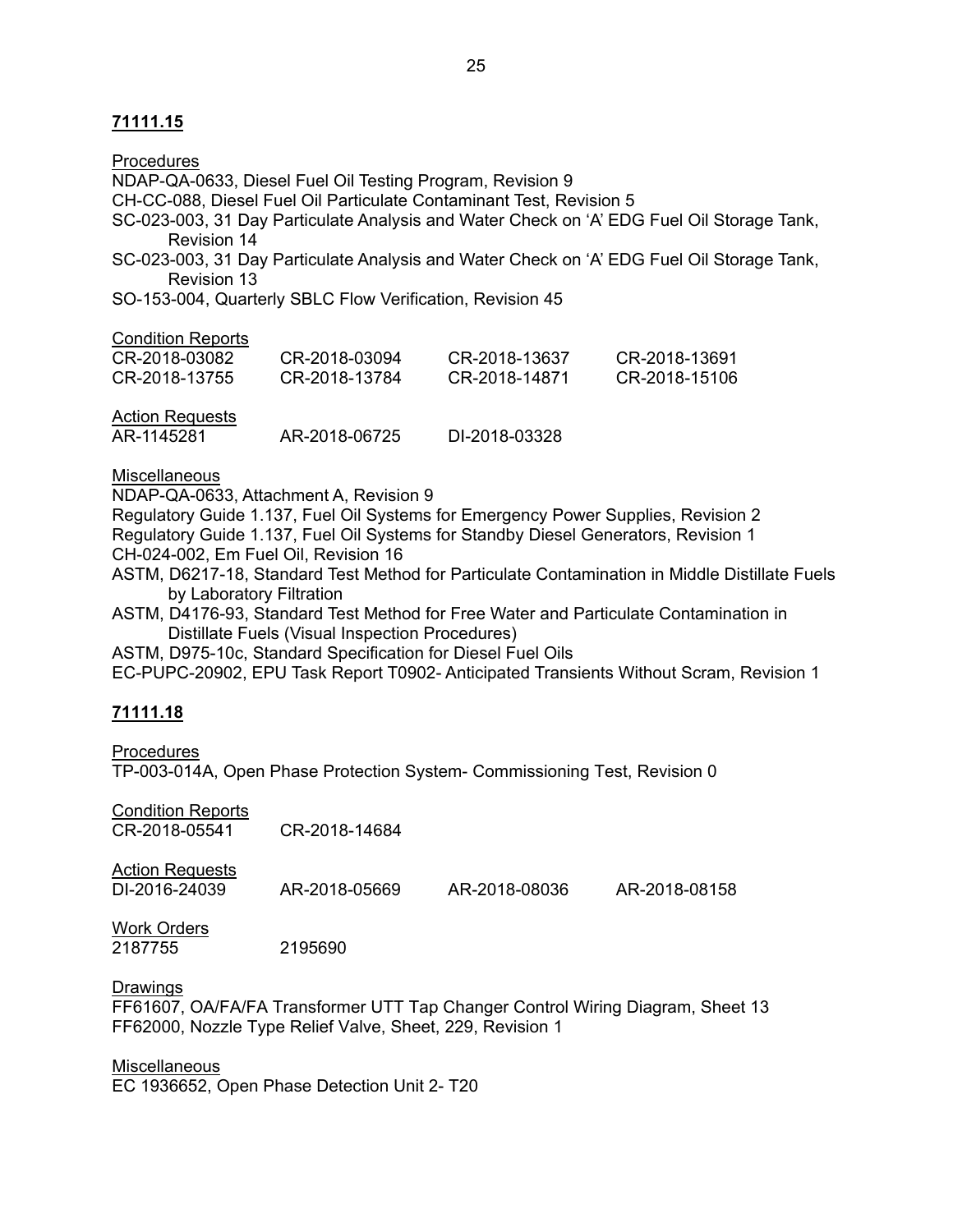IEEE Std. 308-1974, IEEE Standard Criteria for Class IE Power Systems for Nuclear Power Generating Stations

EC 2167267, Replacement Motor for HV151F021A

EC-PIP-1286, Revision 4

EWR-2018-05624

EC-049-1034, Maximum Thrust and Seismic Analysis for MOV Limiting Component Analysis for HV151F021A/B, HV251F021A/B, Revision 2

- EC-VALV-1073, Actuator Sizing and Diagnostic Test Acceptance Criteria for GL-89-10AC (Unit 1) Rising Stem MOVS, Revision 47
- Design Change Package, Delete the LOOP B ESW Guard Pipe Drain Vlv 011018 and repair Penetration X-56-1-40, Revision 0

DBD042, Standby Liquid Control System DBD042, Revision 4

# **71111.19**

Procedures SO-250-002, Quarterly RCIC Flow Verification, Revision 54

| Work Orders |         |         |         |         |         |
|-------------|---------|---------|---------|---------|---------|
| 2214478     | 2222800 | 2222838 | 2223210 | 2223229 | 2223232 |

# **71111.22**

Procedures SO-024-001C, Monthly Diesel Generator 'C' Operability Test, Revision 28 SO-160-001, Quarterly LOCA Test of Drywell Area Unit Cooler/Fans, Revision 18

Work Orders 2215282

# **71114.04**

Emergency Action Level and Emergency Plan Changes E2018-03-21-01, Unit 1 Hardened Containment Vent Modification EAL Basis S2018-04-07-01, EP115 EITER Program Revision 12 E2018-04-26-01, Remove onsite Siren Base Station S2018-05-16-01, Remove the Assistant Recovery Manager from the Emergency Response **Organization** 

# **71124**

**Miscellaneous** Shipments: 17-046; 17-047; 18-043; 18-047; 18-057

# **71151**

| <b>Action Requests</b> |               |               |          |
|------------------------|---------------|---------------|----------|
| DI-2016-25419          | DI-2016-27382 | DI-2017-19307 | DI-19313 |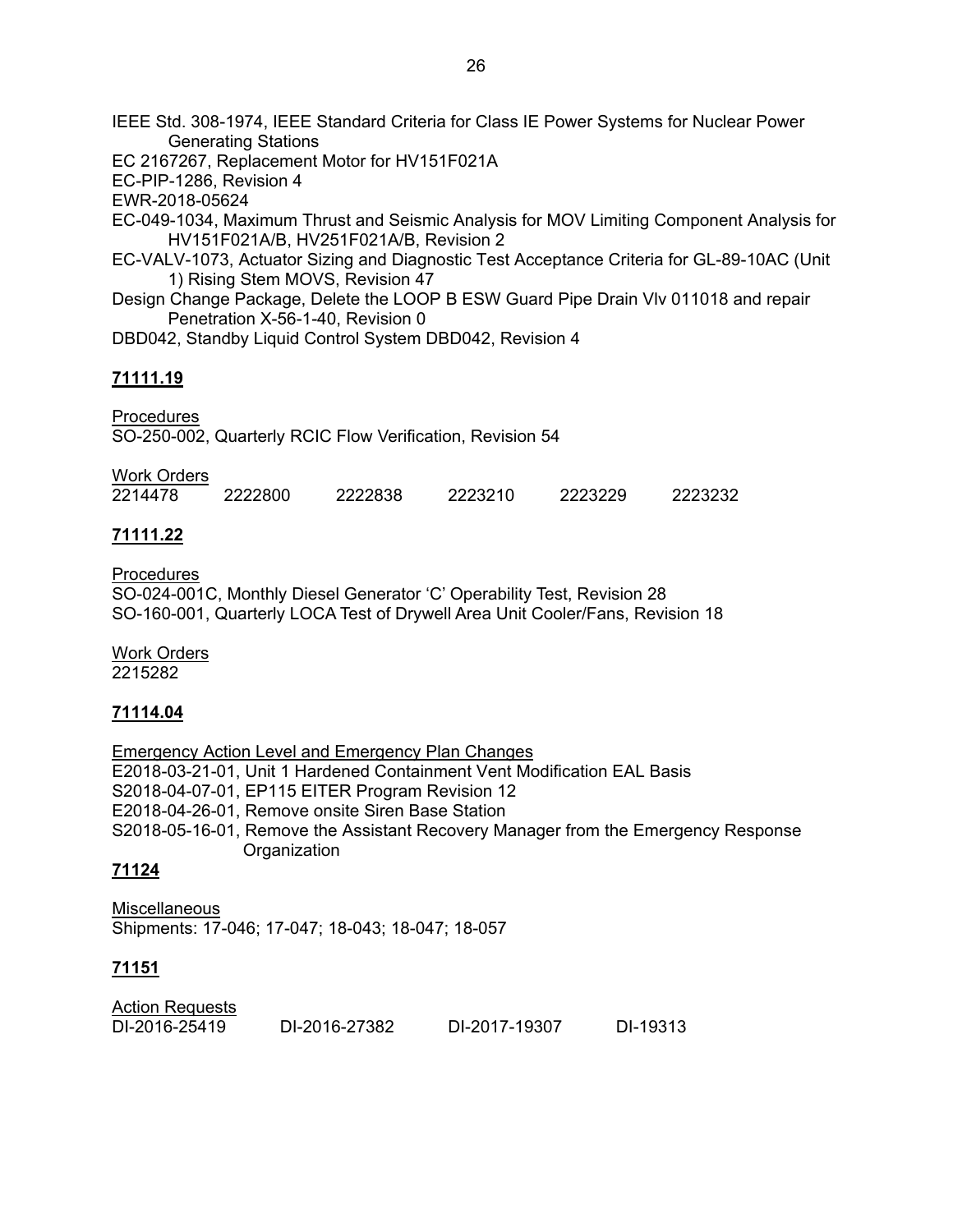# **71152**

**Calculations** 

EC-030-1018, Response to NEI 99-03 Control Room Habitability Guidance; Appendix A Smoke Evaluation, Revision 0

27

- EC-030-1019, SSES Control Room Habitability Envelope Hazardous Chemical Analysis, Revision 2
- EC-RADN-1125, CRHE and Off Site Post LOCA Doses, Revision 6

#### Completed Surveillance, Performance, and Functional Tests

RTPM 1034529, SE-030-B09, "B" CREOASS HEPA Filter and Charcoal Adsorber In-Place Leak Test, performed 9/24/08

- RTPM 1297110, SE-030-A09, "A" CREOASS HEPA Filter and Charcoal Adsorber In-Place Leak Test, performed 8/3/12
- RTPM 1830382, M1947-03, Control Structure Boundary A CREOASS Envelope Smoke Test, performed 8/26/15
- SO-130-150, 72 Month Control Structure Habitability Envelope Walkdown, performed 12/21/12, 10/23/14
- SO-030-151, Control Structure Boundary Envelope Air In-Leakage Via Tracer Gas Testing, performed on 10/3/17 and 12/3/17
- SO-030-A01, Monthly Control Room Emergency Outside Air Supply System A Operability Test, performed on 9/19/18

Condition Reports

| 1537511 | 2017-17458 | 2017-17463 |
|---------|------------|------------|
|         |            |            |

#### Drawings

E106683, Sht. 1, Common P&ID HVAC Control Diagram, Control Structure, Revision 38 E106683, Sht. 2, Common P&ID HVAC Control Diagram, Control Structure, Revision 22

#### **Miscellaneous**

- 2012 Apparent Cause Evaluation for CR 1537511, 'B' CREOASS Filter Train Access Door Leak, Revision 2
- RG 1.197, Demonstrating Control Room Envelope Integrity at Nuclear Power Reactors, May 2003
- RG 1.52, Design, Testing, and Maintenance Criteria for Post-Accident Engineered-Safety-Feature Atmosphere Cleanup System Air Filtration and Absorption Units of Light Water Cooled Nuclear Power Plants, Revision 2
- RG 1.78, Evaluating the Habitability of a Nuclear Power Plant Control Room During a Postulated Hazardous Chemical Release, Revision 1

### Work Orders

1584182 1646642 1646645 1651344 1651349

#### PMs

M1947-03 Control Structure Boundary CREOASS Envelope Smoke Test, performed 3/1/12, 8/26/15, 9/27/18

#### Procedures

NDAP-QA-0424, Control Room Envelope Habitability Program, Revision 3